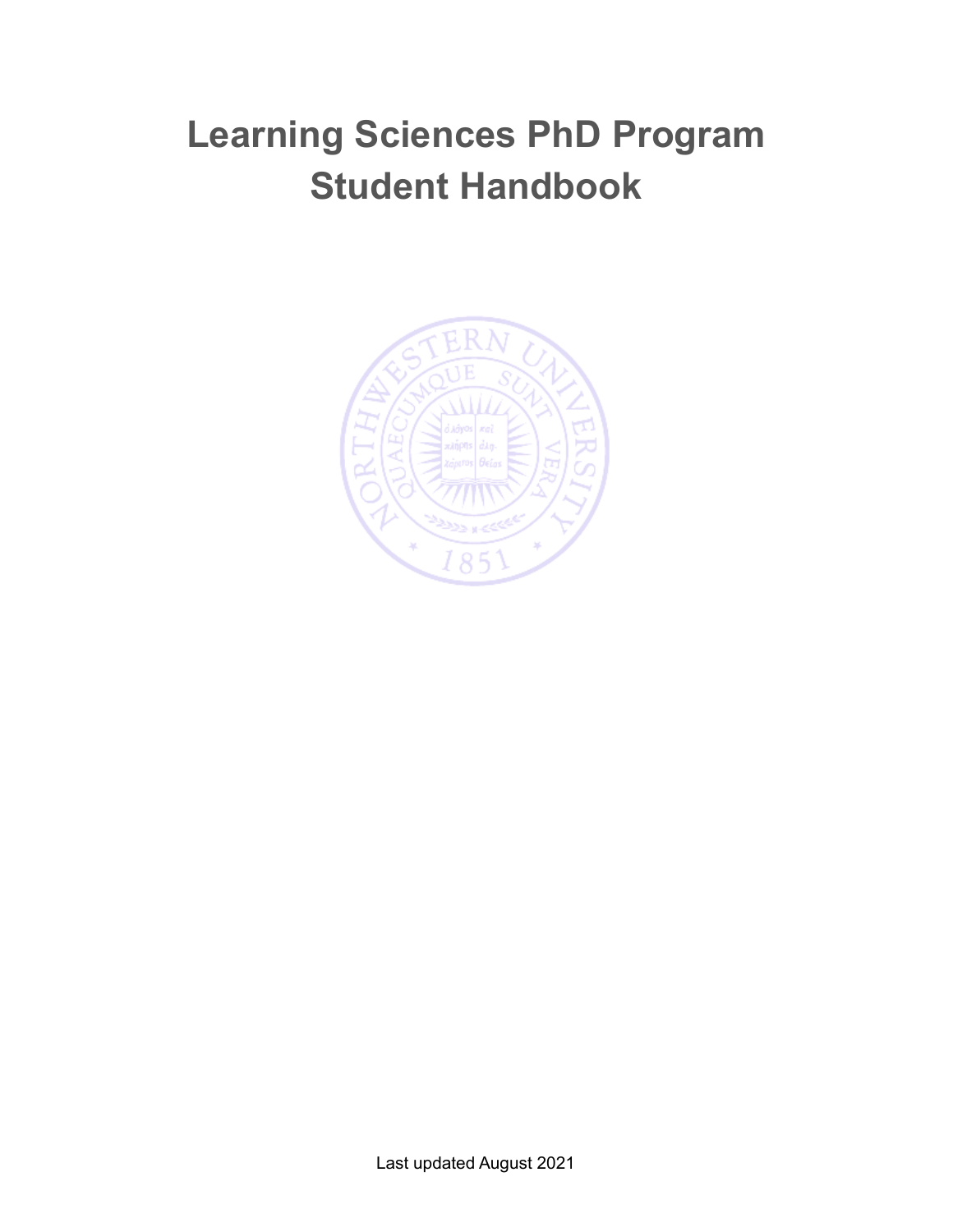*Northwestern University reserves the right to change without notice any statement in this publication concerning, but not limited to, rules, policies, curricula, and courses.*

### **Contents**

- 1. [Introduction](#page-2-0), p2
- 2. [Courses](#page-3-0), p3
	- 2.1. Course Requirements
	- 2.2. Grading Policy
- 3. The First Year: Begin [Research](#page-5-0) and Find an Advisor, p5
	- 3.1. The first Year Advisor
	- 3.2. Exploring Research Options
	- 3.3. Selecting a Permanent Advisor
- 4. [Intermediate](#page-7-0) Milestones: Admission to Candidacy, p7
	- 4.1. Written Qualifying Exam
	- 4.2. Second Year Research Presentation and Paper
	- 4.3. Dissertation Proposal and Proposal Defense
- 5. Endgame: PhD [Dissertation](#page-13-0) and Defense, p12
	- 5.1. The Pre-Defense
	- 5.2. Scheduling and Preparation
	- 5.3. Public Presentation
	- 5.4. Private Discussion
	- 5.5. Outcome
	- 5.6. Submission of the Dissertation

### 6. [Financial](#page-15-0) Support, p14

- 6.1. University Fellowships
- 6.2. Research Assistantships
- 6.3. Teaching Assistantships
- 6.4. Other Fellowships
- 7. Additional [Requirements,](#page-17-0) p16
	- 7.1. Participation in Community Activities
	- 7.2. Teaching
	- 7.3. Annual Performance Review
	- 7.4. LS Policy on Residency at Northwestern
	- 7.5. Academic Integrity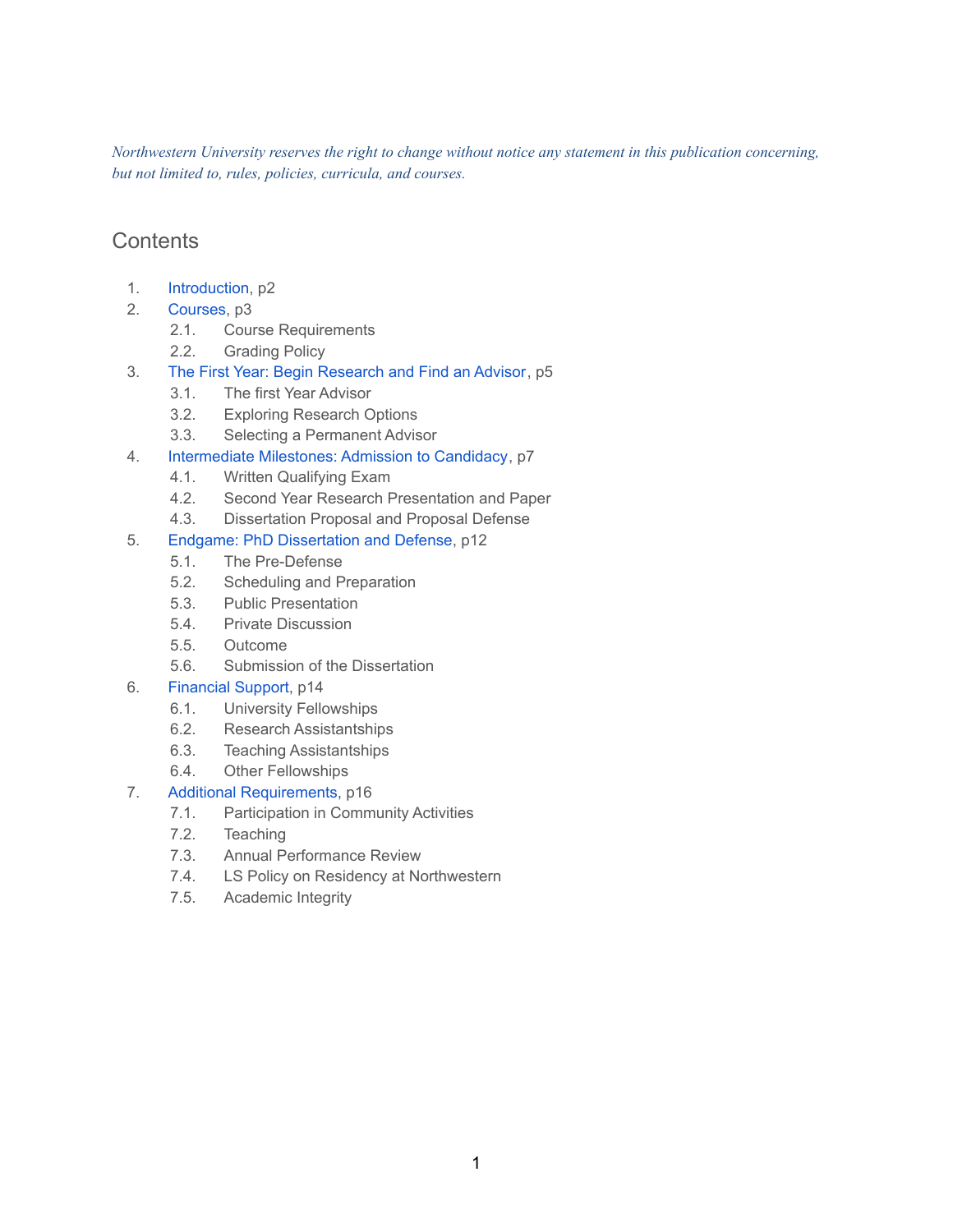## <span id="page-2-0"></span>**1. Introduction**

This handbook has been created to give students information regarding the policies, expectations, and conventions of the Learning Sciences Program. It is designed to supplement and clarify information provided on The [Graduate](http://www.tgs.northwestern.edu/) School website. Every student is responsible for reviewing the general policies for the PhD degree on The [Graduate](http://www.tgs.northwestern.edu/) School website and the specific policies of the Learning Sciences PhD Program in this handbook.

Every effort has been made to make this handbook as complete, clear, and accurate as possible. If you have any questions about the contents of this handbook or The [Graduate](http://www.tgs.northwestern.edu/) School website, you should address them to the Program [Coordinator](mailto:michael-horn@northwestern.edu) or your Graduate School Student [Representative](http://www.tgs.northwestern.edu/academics/academic-services/index.html).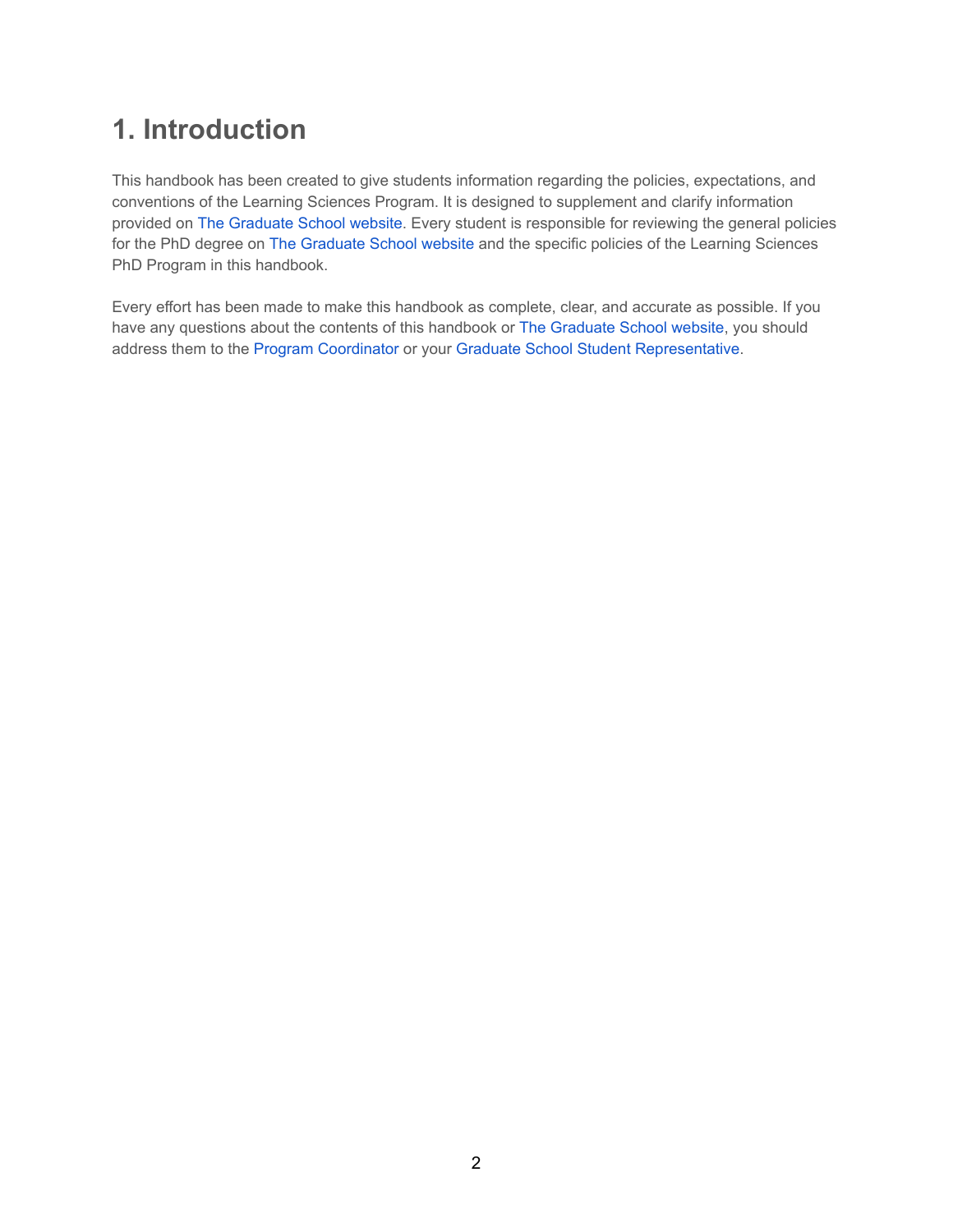## <span id="page-3-0"></span>**2. Courses**

Courses are an important part of the education of a PhD student. Students are expected to take courses during the first three years of their graduate career. Every student is required to take courses that fulfill specific requirements for breadth and depth in the three strands of the Learning Sciences (cognition, sociocultural context, and design), and in research methods. Students are also expected to take coursework and continue reading beyond these specific requirements. In particular, students should take coursework that is directly relevant to their research.

### 2.1 Course Requirements

The following are the course requirements for LS PhD students. Substitutions may be made, and specific requirements may be waived by permission of the Program [Coordinator](mailto:michael-horn@northwestern.edu) and the student's advisor.

### **Foundations**

LRN SCI 403: Foundations of the Learning Sciences

### **Cognition**

LRN SCI 401: Knowledge Representation for the Learning Sciences

### **Sociocultural Context**

LRN SCI 402: Social Dimensions of Teaching and Learning

#### **Design**

LRN SCI 425: Introduction to Design for the Learning Sciences

And TWO of the following:

LRN SCI 426: Design of Technological Tools for Thinking and Learning

LRN SCI 429: Design of Learning Environments

EECS 472: Designing and Constructing Models With Multi-Agent Languages

Other appropriate courses may be used to satisfy this requirement by approval of the student's advisor and the Program [Coordinator](mailto:michael-horn@northwestern.edu).

#### **Methods**

LRN SCI 404: Methods and Epistemologies for the Study of Learning 1

LRN SCI 405: Methods and Epistemologies for the Study of Learning 2

And THREE of the following:

- LRN SCI 410: Quantitative Methods 1
- LRN\_SCI 411: Quantitative Methods 2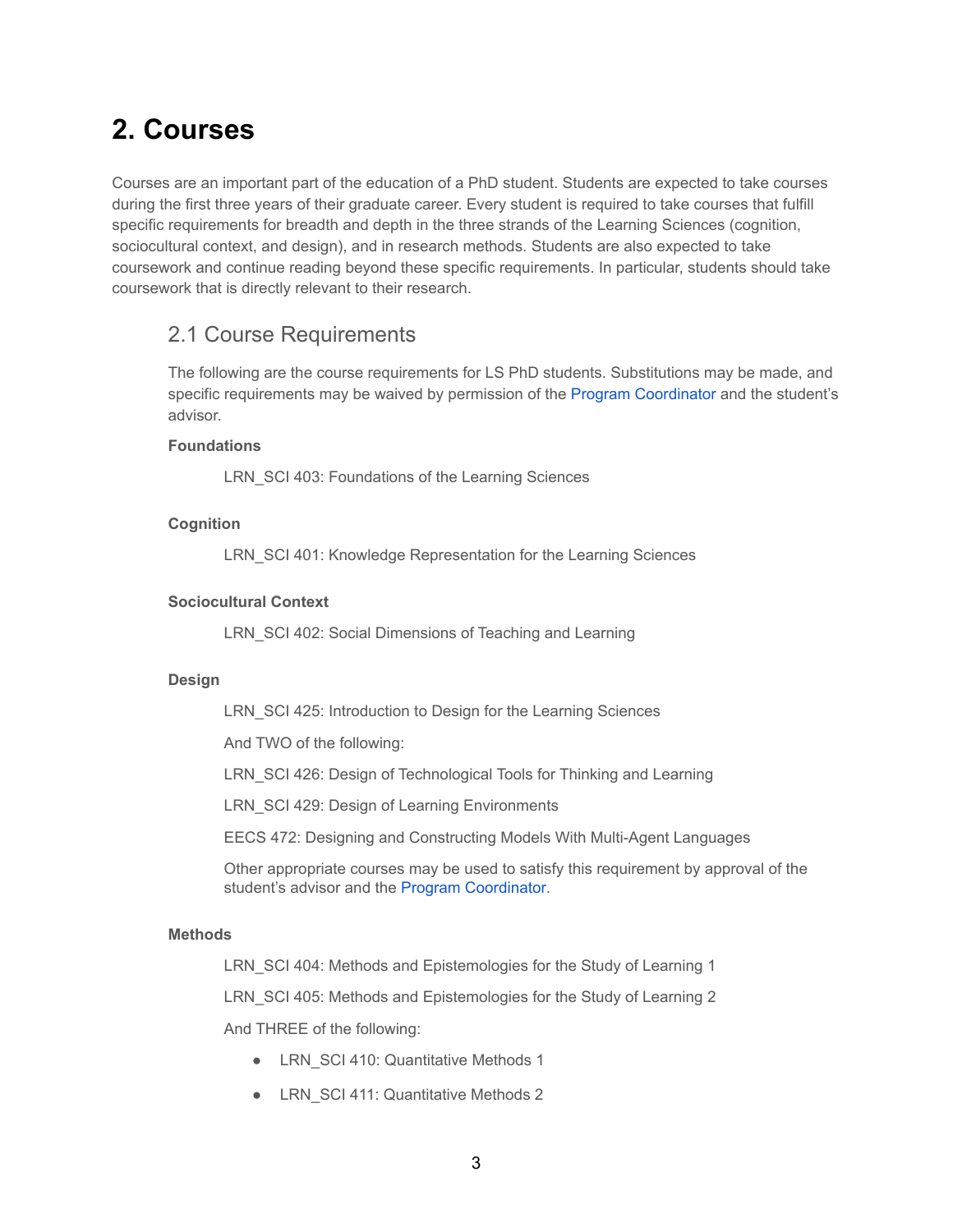- LRN SCI 415: Field Methods (Qualitative Methods 1)
- LRN SCI 416: Advanced Qualitative Methods (Qualitative Methods 2)

Special topics methods courses (400-level) in Learning Sciences may also be used to satisfy methods course requirements. These include:

- Interaction Analysis
- Discourse Analysis
- Computational Methods (e.g. Designing and Constructing Models With Multi-Agent Languages)
- Multimodal Learning Analytics.

Students may take the quantitative courses PSYCH\_450, PSYCH\_451, and PSYCH 453, in that sequence as a substitute for LRN SCI 410, LRN SCI 411. Other quantitative stats sequences in other departments may satisfy the quantitative requirement, but need to be cleared with the Program [Coordinator.](mailto:michael-horn@northwestern.edu) **Seminars and other non-required courses**

#### **Seminars**

Four seminars are required across years 2 and 3. Any non-required LS course and any graduate-level course in other departments can be used to fulfill the seminar requirement.

### 2.2 Grading Policy

Grades are one of the ways that faculty provide feedback to students about the quality of their work and their progress toward a PhD. Therefore, it is important that students understand the standards of grading in the LS Program.

The Learning Sciences faculty has adopted the following scale for grading in graduate courses:

- A Excellent
- A- Very good
- B+ Good
- B Acceptable
- B- Barely acceptable
- C Poor
- F Fail (no credit)

It is expected that PhD students will produce work at the B+ level or higher. Students who receive more than the occasional grade of B or lower should be aware that they are not performing at the level that the faculty expects of PhD students.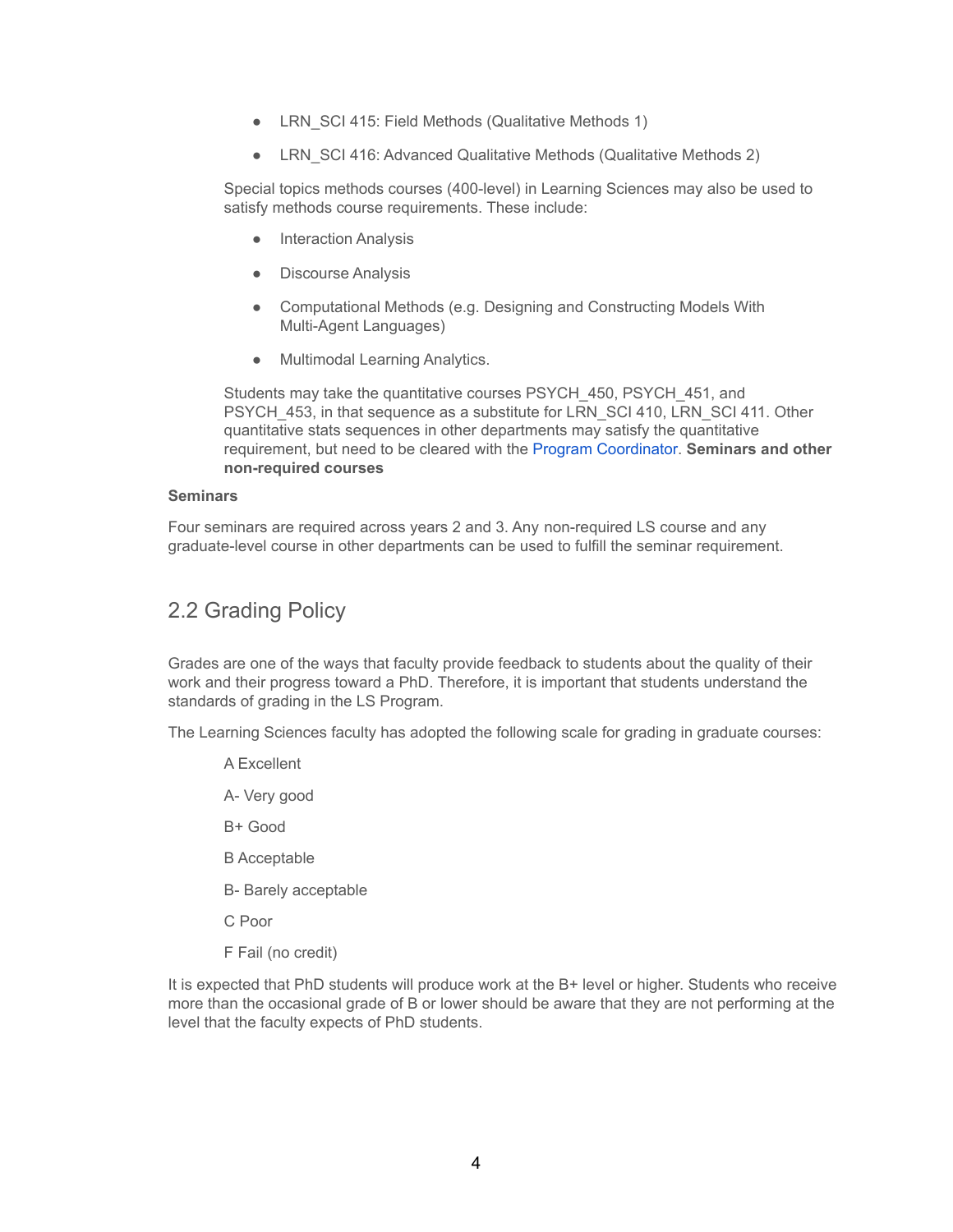## <span id="page-5-0"></span>**3. The First Year: Begin Research and Find an Advisor**

Research is an essential element of the Learning Sciences doctoral program. The primary goal of the program is to prepare students to be independent researchers in the Learning Sciences. There are a variety of ways in which students learn to conduct research, including formal coursework in research methods. However, the most important way in which students learn to conduct research is through mentored participation in research. We often refer to this training as "research apprenticeship." Thus, your life as a researcher is closely linked to your choice of an advisor.

Students are encouraged to begin to participate in research activities as early as possible in their graduate career. In the early stages, students may simply attend research meetings. Then, they may take responsibility for research activities under close supervision, gradually taking on more responsibility and more autonomy, until they are prepared to conduct independent research. Since students enter the Learning Sciences Program with very different levels of preparation for conducting research, there is no single path. Students should develop an individual plan for engaging in research in consultation with their advisor(s).

## 3.1 The First Year Advisor

Entering students are assigned, as determined by the Program Coordinator, a first year faculty advisor. This advisor may not be specifically investigating topics that a student is directly interested in – rather, the assigned advisor's purpose is intended to assist in introducing the student to the broader LS community. The role of this first year advisor is to provide the student with general advice about classes, curricular decisions, research brainstorming, and other aspects of the LS and Northwestern community. The assignment of a first year advisor does not represent a commitment beyond the first year by either the student or the faculty member. Thus, this should not preclude students from looking for a more permanent advisor whose research interests him or her. Oftentimes, the student discusses with their first year advisor possibilities for who might serve as a permanent advisor. Again, the role of the first year advisor is merely to provide helpful advice to students as they begin their graduate career. (Note: Students enter the program with varied expectations as to whom they wish to work with. The assignment of the first year advisor is intended to help integrate students into the community, and is not intended to obviate students' preferences for who they might select as a more permanent advisor as early as they wish in their first year.)

## 3.2 Exploring Research Options

Students are required to begin participating in research in the winter quarter of their first year. To fulfill this requirement, students must minimally attend weekly meetings of one or more research groups or meet with a faculty member on a regular basis to discuss research. It is expected that the amount of research activities and the level of responsibility will increase steadily over time. This requirement applies regardless of whether a student is registered for an independent project during the quarter. A first year student who is not registered for an independent study may fulfill the research requirement simply by attending the meetings of a research group. **(But to be clear, a student's goals should not solely be to attend meetings but rather to begin developing, implementing, and conducting research.)** A student who is registered for an independent study might engage in 10-15 hours of research activities including data collection or data analysis a week.

Beginning in the winter of the first year and continuing through the first year summer, each student must have a "Learning Sciences Research Form" signed by his or her first year advisor at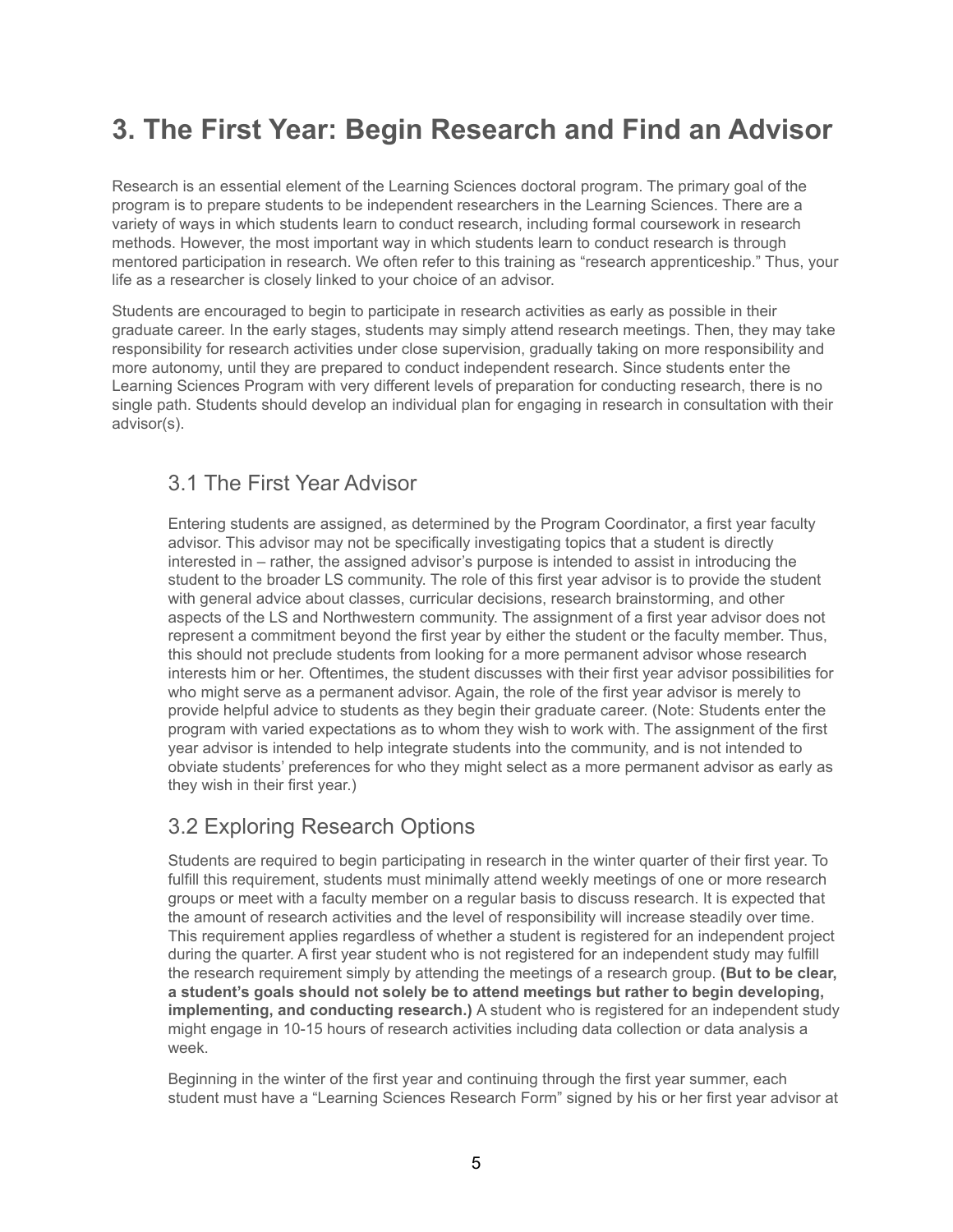the beginning of each quarter (download the form below). At the beginning of the quarter, the student will describe a plan for the research activities he or she will engage in. This plan can include attending research meetings, engaging in independent studies, developing projects, and so on. At the end of the quarter, the faculty member should revisit the form with the student to discuss progress, and again sign the form. The student should receive a final signature from the Program Coordinator, and then submit the completed "Learning Sciences Research Form" to the SESP Doctoral Student Affairs Program [Assistant](mailto:malarie.edwards@northwestern.edu) at the conclusion of each quarter.

*See First Year Research Form page 21.*

### 3.3 Selecting a Permanent Advisor

A PhD advisor plays a very important role in a graduate student's life and career. The PhD advisor supervises the student's research, provides guidance on academic and career issues, and serves as the chair of the student's dissertation committee. Because the advisor plays such a critical role, it is important to find the best possible match for both research interests and personality.

By the beginning of the summer following the first year, a student should select a permanent advisor. (In some cases, a student may be co-advised by two faculty members or a student may continue to have more than one advisor into the second year.) The annual performance review form for the first year requires a student to identify an advisor and obtain the advisor's signature.

A faculty member becomes a student's advisor by mutual agreement. A faculty member is not obligated to advise any particular student nor to continue advising a student if the advisor is not satisfied with the quality of the student's work. Before selecting an advisor, a student should have a clear idea from the faculty member what he or she expects of the student, how the advisor expects the student to be funded, and how they will work together (e.g., how often they will meet and in what settings). In the case of students whose advisor will be supporting them with a research assistantship, the student and advisor should have a clear understanding of what the student will be expected to do for the research assistantship and the relationship between that work and their dissertation research.

It is not uncommon for students to switch advisors during their second year. There are many valid reasons for changing advisors, so students should be aware that they have the option to do so. However, changing an advisor is likely to slow a student's progress toward a degree and has practical implications. If a student has made commitments to complete work with or for an advisor, the student should make every reasonable attempt to fulfill that commitment as part of the plan for switching advisors. A student who is considering changing his or her advisor should consult with the Program [Coordinator](mailto:michael-horn@northwestern.edu) to develop a plan for making the change and to make sure the student understands the implications of the change. If the Program Coordinator is directly involved, the student should consult with the Dean or another tenured faculty member.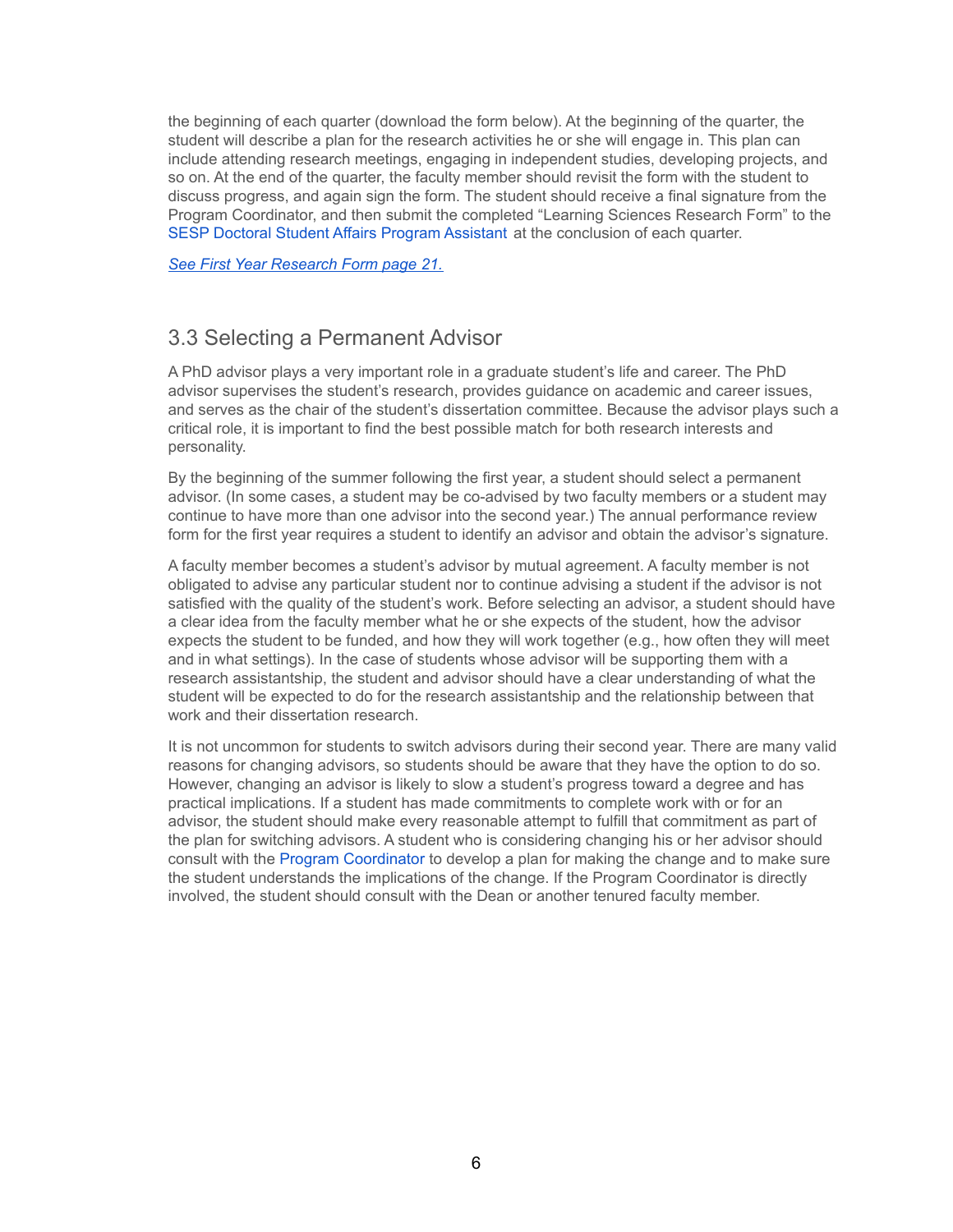## <span id="page-7-0"></span>4**. Intermediate Milestones: Admission to Candidacy**

Admission to candidacy is an important milestone on the road to a PhD in the Learning Sciences Program. Admission to candidacy occurs after a student has completed several requirements:

Step 1: Qualifying

- Guided Literature Review (GLR)
- Second year research presentation and paper

### Step 2: Admission to Candidacy

- The Graduate School residency [requirement](http://www.tgs.northwestern.edu/about/policies/phd-degree-requirements.html)
- The Graduate School and Learning Sciences course [requirements](https://www.sesp.northwestern.edu/learning-sciences/phd/degree-requirements.html)
- Dissertation proposal and defense

In the Learning Sciences Program, admission to candidacy has two steps. The first step is called qualifying, which is ordinarily completed prior to the beginning of the third year. Qualifying is based on an evaluation of the students' work in the first two years, including coursework, the second year research presentation and paper, the written qualifying exam, and participation in research activities. At the completion of the qualifying process, students whose work meets the standards of the Learning Sciences faculty are invited to continue into the third year. Two important considerations in this evaluation are: (1) Has the student demonstrated the breadth and depth of understanding necessary to be a successful researcher in the Learning Sciences? (2) Has the student demonstrated the ability to conduct research of sufficient quality to complete a dissertation within a reasonable period of time with a reasonable level of faculty supervision?

The second step toward admission to candidacy involves the completion of the residency requirement, all coursework requirements, and the dissertation proposal. Ordinarily students complete these requirements during the third or fourth year. (See the TGS website for the deadline for admission to [candidacy.](http://www.tgs.northwestern.edu/about/policies/phd-degree-requirements.html#candidacy))

Students should be aware that within the LS Program, we use the term "Qualifying Exam" differently from The Graduate School. What The Graduate School calls the "Qualifying Exam," we call the "Proposal Defense." There is no graduate school paperwork for our internal written qualifying exam. However, when a student schedules a proposal defense, he or she must fill out the form entitled "TGS PhD Prospectus." This form is available online through [CAESAR.](http://www.northwestern.edu/caesar/)

#### Policies on TGS qualifying exam [requirements.](http://www.tgs.northwestern.edu/academics/academic-services/phd/candidacy/)

### 4.1 Written Qualifying Exam: Guided Literature Review

### **Guided Literature Review**

In addition to required coursework and the 2nd year presentation and paper, students must also pass the Guided Literature Review to complete their qualifying exam requirement and advance to Ph.D. candidacy.

#### **Guided Literature Review Summary**

To pass the Guided Literature Review, the student must write a paper that demonstrates: a) a mastery of the literature across the three strands of the Learning Sciences; b) the ability to synthesize and critique a literature; c) the ability to craft an argument; and d) an ability to integrate design, cognition, and socio-cultural perspectives.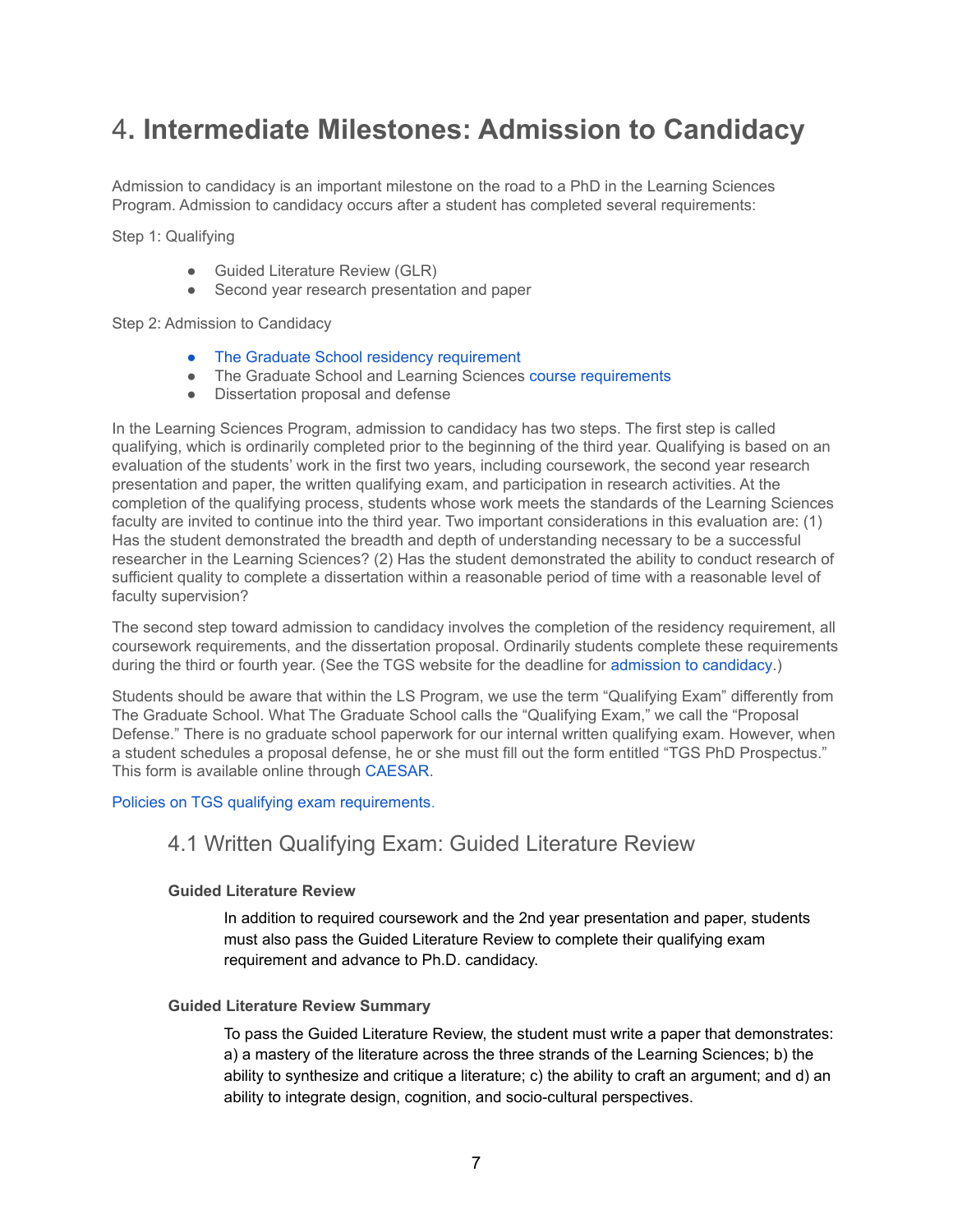The steps to completing the Guided Literature Review are:

- 1. *Select a topic* relevant to the Learning Sciences. Research topics should be narrow enough to synthesize a set of relevant literature in 30 pages, but broad enough to bring together different methodological and disciplinary perspectives. The initial statement of the topic is due to the LS coordinator on **November 1**. That statement should consist of a title along with a one paragraph description of the topic. Example topics are given below. The topic must be approved by the LS Coordinator, who may consult with the larger faculty before making a final decision.
- 2. *Propose a review panel* of three LS faculty. One panel member should be the student's primary advisor. The other two panel members should be selected to provide breadth of expertise to the panel that spans the three strands. The proposed panel should be submitted to the LS Coordinator by **December 1**. The panel must be approved by the LS Coordinator, who may consult with the full faculty before making final decisions.
- 3. *Submit a proposed reference list* for panel approval by **the first day of winter quarter**. The reading list should address a broad range of literature and allow for a critical analysis of the topic. We anticipate the reading list will contain at least 40 citations, although this figure may vary depending on the topic and the committee. This reading list must consist of at least 20 readings from the core reading list, which will be provided to students, and must reflect adequate representation from each strand. Each panel will have the independent responsibility of approving these reading lists. However, the final reading lists will be distributed to all LS faculty.
- 4. *Write and submit the paper.* The essay should be approximately 25-30 pages long (excluding references), double-spaced, with12 point font and one inch margins. It is permitted for students to seek help from faculty and peers. Here our model follows that of the second-year papers, proposals, and dissertations. In all those cases, it is understood that the product is primarily the work of the student author, even if substantial help and guidance is provided. As a check on the process, we also require that each student submit an approximately one-page statement describing the support and input they received. A polished draft of the paper is due **three weeks before the end of Spring quarter**. Students will receive feedback from their panel within one week of submitting this draft. Then, the final paper is due **one week following the end of Spring quarter exam week**. Additional guidelines for the writing of the paper are given below.
- 5. *The final paper is evaluated.* The panel then evaluates the final paper. (The one submitted one week following the end of Spring quarter.) If the paper is not passing as it stands, the panel members have two options. (1) They can ask for targeted revisions. (2) They can simply fail the paper, if they feel it cannot be amended within the two weeks allowed for revisions. The panel must return this evaluation **no later than two weeks following the deadline for the submission of the final paper**.
- 6. *Student responds to panel evaluation.* If the committee requests revisions then these are due **two weeks following the request.** If the panel members deem that the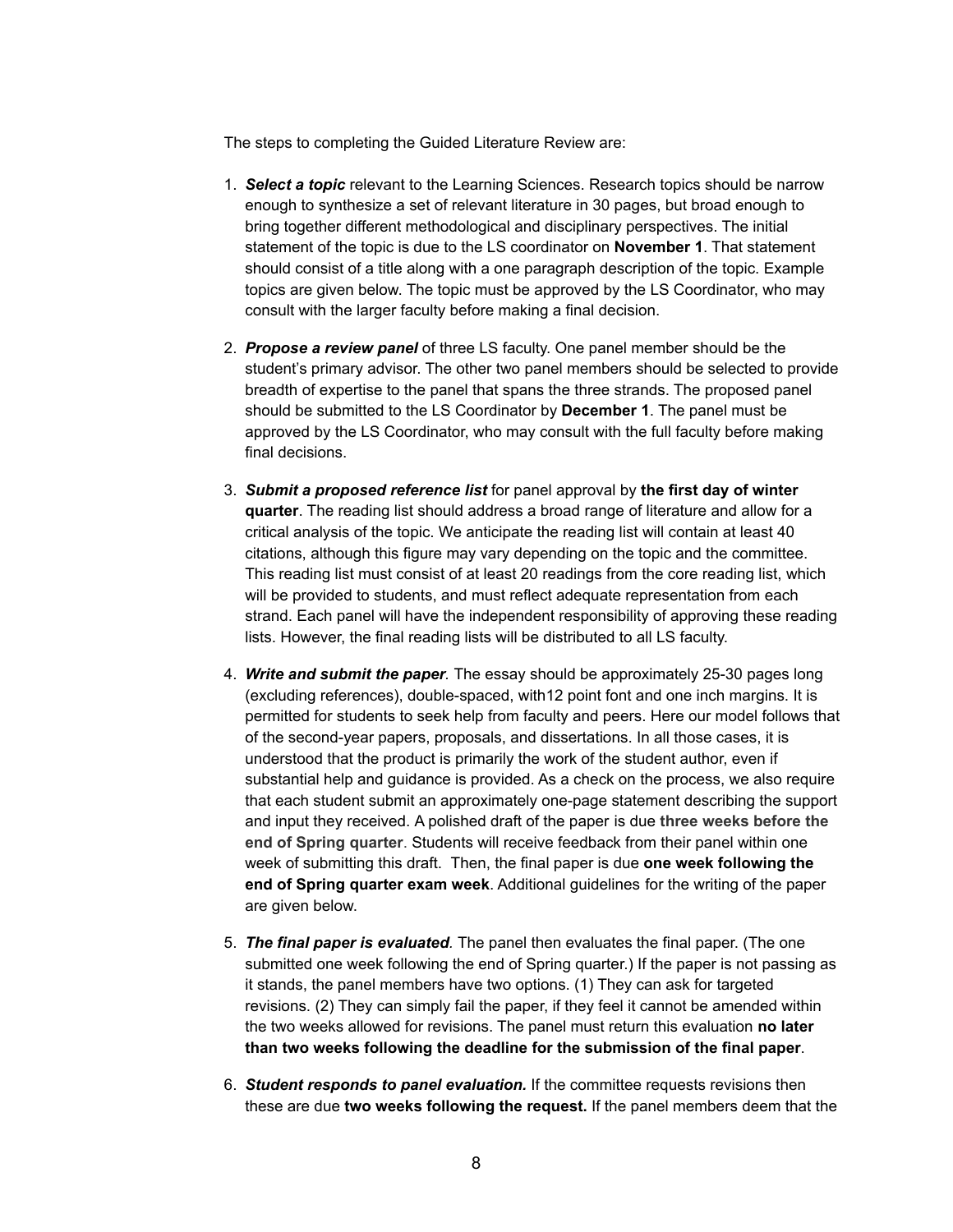paper is not passing, the student has the option to continue with the qualifying process, through the completion of the second-year paper and presentation. Following the presentation, the faculty will then make a decision with the student's full record in mind.

7. *Evaluation of the revised paper (if applicable).* The panel must review and make a decision on the revised paper **no later than one week following its submission**. Again, if the panel members deem that the paper is not passing, the student has the option to continue with the qualifying process, through the completion of the second-year paper and presentation. No further revisions are allowed.

#### **Summary timeline**

| November 1                                  | Topics due                                |
|---------------------------------------------|-------------------------------------------|
| December 1                                  | Proposed Panel due                        |
| First day of Winter quarter 1               | Proposed reference list due               |
| Three weeks before end of Spring quarter    | Polished draft due to panel               |
| One week following end of Spring quarter    | Final paper due                           |
| Three weeks following end of Spring quarter | Panel evaluation of final paper due       |
| Five weeks following end of Spring quarter  | Revised paper due (if applicable)         |
| Six weeks following end of Spring quarter   | Panel evaluation of revised paper due (if |
| applicable).                                |                                           |

#### **Sample topics**

*Conceptual change in science learning.* My paper will examine literature relevant to this question: What happens when student prior knowledge comes into contact with the science presented in the classroom? I will explore traditional cognitive views of conceptual change in science, including research from psychology and education research. A particular emphasis will be placed on how the differing cultural backgrounds of learners impacts the processes of conceptual change.

*Methods of design-based research.* My paper will examine potential methods by which design-based researchers iterate effectively while taking into account learner and stakeholder concerns. I will explore how different methods allow (or don't allow) learning scientists to iteratively develop socio-cultural, cognitive, and design models in order to develop new theories and practical products.

*Gender and technology.* University engineering departments play an important role in encouraging gender diversity in STEM fields such as computer science, and recent approaches have shown that departments can increase enrollment of women from single digits to near parity. This literature review analyzes work on gender equity in technology from a learning sciences lens, examining how social and cognitive factors promote and inhibit participation in technology disciplines.

*STEAM learning in out-of-school contexts***.** Foundational and modern theories of learning sciences have proposed that education institutions should connect desired learning outcomes to learners experiences outside school. Out-of-school contexts provide an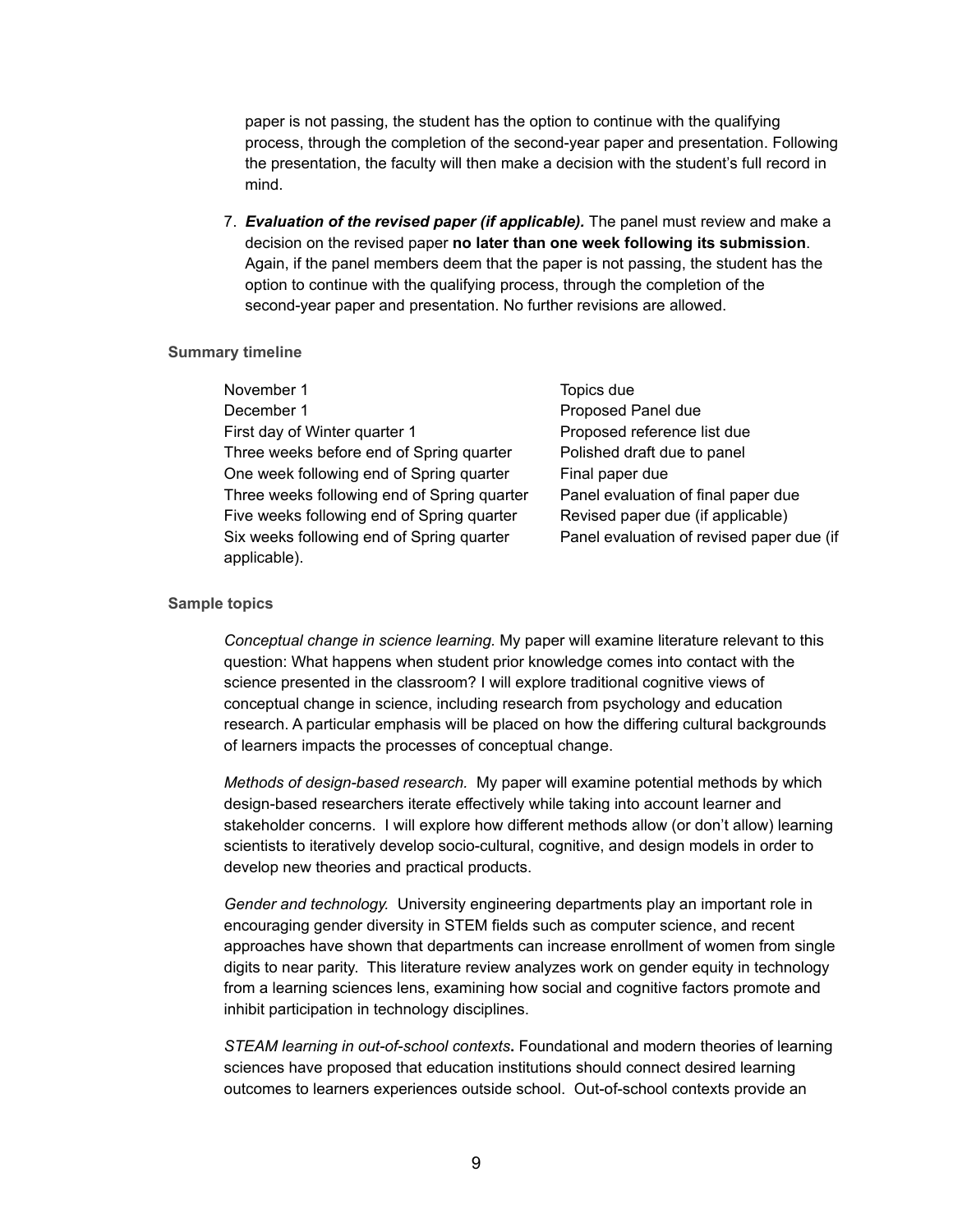exciting opportunity to develop learner's individual interests and connect them both to in-school learning and out-of school experience. In this literature review I will survey recent approaches to STEAM learning in out-of-school contexts, paying particular attention to how these environments build on learners existing knowledge and social practices.

*Collaborative learning for collective action.* My paper will ask: How might we design online communities that allow peer groups to plan and implement solutions to collective action problems. Online collective action platforms raise interesting learning challenges because peers must both learn through the process of collaborative problem solving, group regulate processes, and also model their peers perspectives to choose a course of action that the group as a whole will support. This review will draw widely from socio-cultural models of participatory decision making, cognitive theories of socially-shared regulation of learning, design of online learning communities, and organizational theories of collective action.

*Making sense of extended historical texts.* Understanding historical texts requires integrating information from multiple historical sources and judging credibility of each source, a task perhaps complicated by the rise of the internet and the rise in popularity in the genre of historical fiction amongst millennials. This literature review will ask what cognitive and sociocultural influence learners ability to make sense of historical texts, and how design of tests creates challenges and opportunities for educators teaching historical interpretation.

*Diffusing educational improvements in a networked improvement community.* This literature review will examine recent approaches to diffusing educational innovations, focusing on networked improve communities (NICs). The review will include a brief history of diffusion research in education followed by a more in depth examination of how NICs tackle cognitive, socio-cultural, and organizational factors to implementing new pedagogical approaches, ending with implications for design.

**The Reading List**

The reading list is updated annually. Please see the Program Coordinator for a current copy of the suggested reading.

**Additional Guidelines for the Essay**

- Identify a topic and state a research problem or question (or set of problems and questions) related to this topic and to the Learning Sciences.
- Discuss the broad importance of the topic. Explain how the literature has informed your topic.
- Synthesize and analyze the important relevant literature on the topic. Where appropriate, draw from a variety of disciplines. Compare and contrast literatures.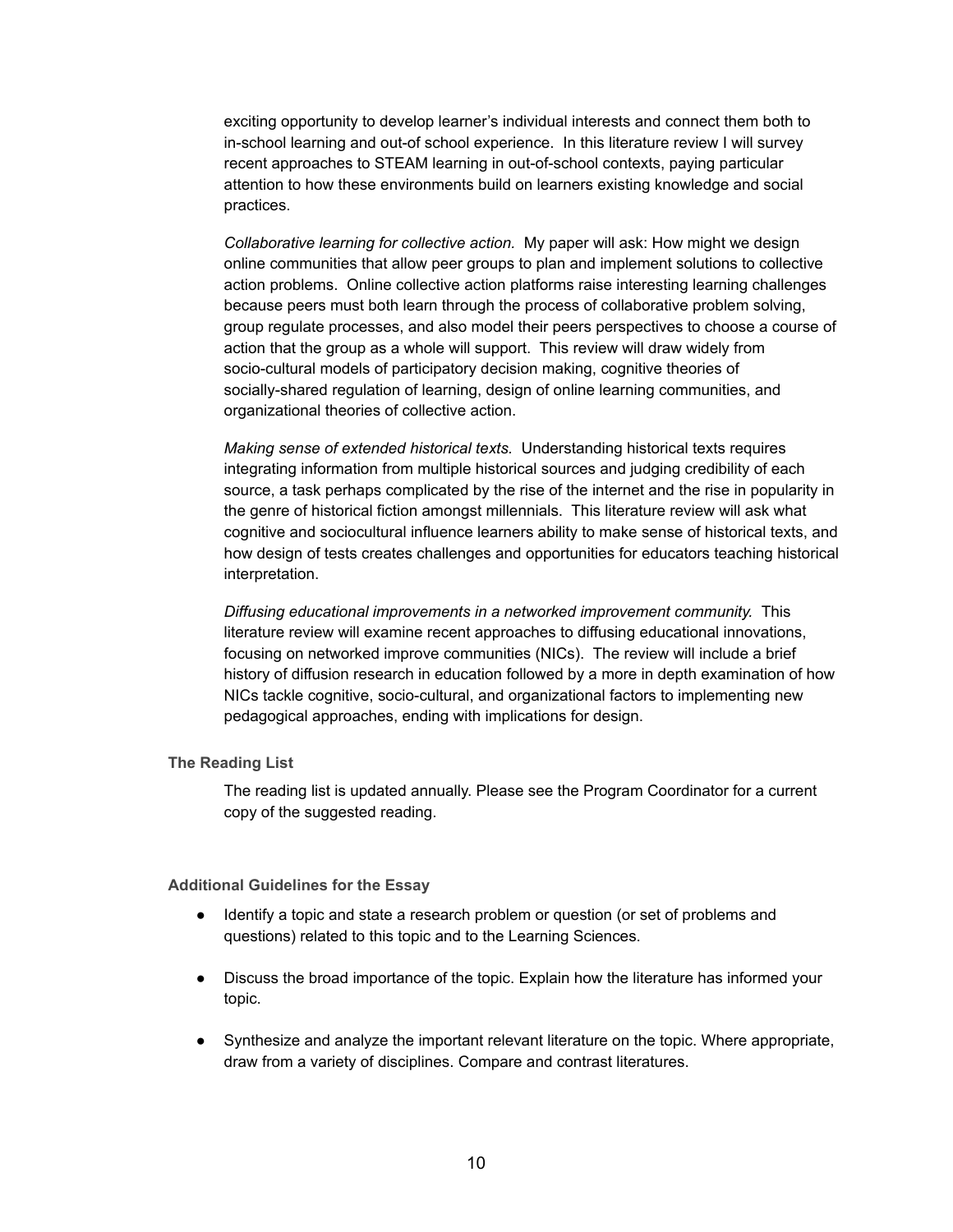- This synthesis should not be a laundry list, nor should it artificially pose literatures as always fitting together or telling a seamless story. Rather, it should be a revealing and carefully crafted summary of what we know, how we know it, what we don't know, and why we don't know it. This synthesis must discuss and explain how *specific* theories and research address this topic/research problem, and what gaps remain to be addressed.
- Offer informed critiques regarding the quality of the literature, including suggestions for improvements, and offer specific suggestions for future research that would help to move our understanding of this topic forward. These critiques should go beyond what someone unfamiliar with the research would discuss, and beyond what a senior undergraduate student might dispute.
- Attempt to adjudicate where appropriate and evaluate the validity of conflicting perspectives and claims. Where such competing claims cross, or occur within disciplines, the student should discuss differences that arise from the different approaches.
- Make an argument that is derived from the analysis of the literature. The argument should take a firm stance on (1) the state of knowledge on the research topic, (2) what questions have not been answered, and (3) how we might be able to credibly answer them.

## 4.2 Second Year Research Presentation and Paper

As part of the qualifying process, students are required to conduct a research project that they write up and present publicly.

As part of this research, a student must formulate a question or hypothesis and pursue it using an appropriate research methodology. The paper and presentation should ground the research in the existing literature, describe and justify the research design, present the findings, and describe limitations and next steps. In the presentation and the paper, students will be evaluated on the quality of the research and on the clarity, coherence, and organization of their communication.

The presentation is a 20-minute presentation to the Learning Sciences community modeled on a conference presentation. The model for the paper is a journal submission.

It should be written in accordance with APA guidelines and no more than 30 double-spaced pages in length (excluding references). As many faculty as are able will attend the presentations and participate in their evaluation.

The paper is due and the presentation takes place in the fall after the summer of the second year. The paper due date and presentation schedule will be announced at the beginning of the summer quarter. Two faculty members, including the student's primary advisor, will evaluate each paper. The faculty readers will be selected by the Program Coordinator in consultation with the advisor and student. Upon completion of the research presentation and paper the student should complete the qualifying exam form in GSTS [https://gsts.northwestern.edu/.](https://gsts.northwestern.edu/)

### 4.3 Dissertation Proposal and Proposal Defense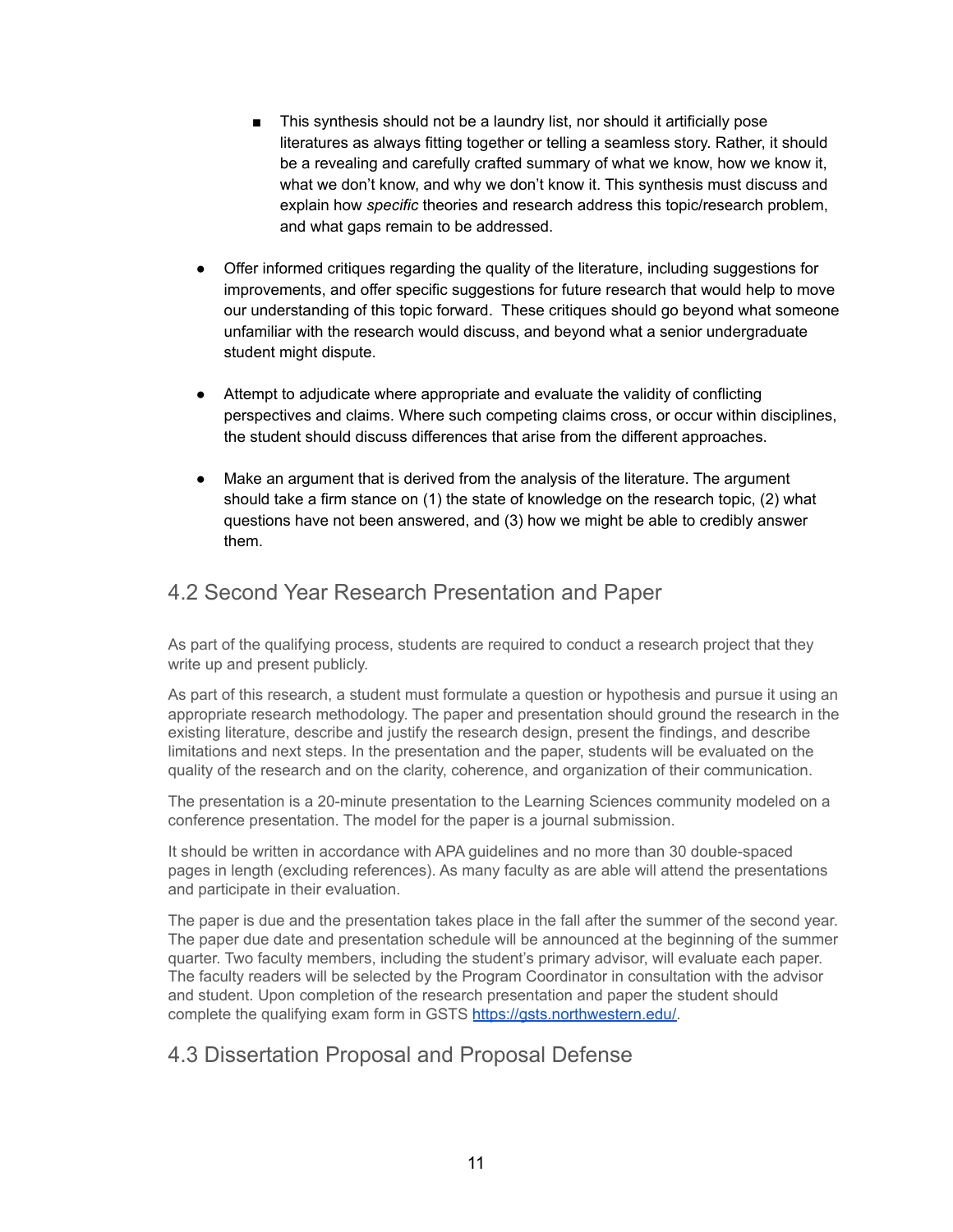The dissertation proposal is a document that describes and justifies a plan for a research project to be completed by the student. This research project will be the basis for the PhD dissertation. The proposal must lay out a line of research that will make a substantial contribution to an important area of the Learning Sciences. It must explain how the research builds on prior work in the field and describe the plan of research in sufficient detail to allow a faculty committee to determine if the work is designed appropriately to meet its goals, and if its results will represent a sufficient contribution to the Learning Sciences to merit a doctorate from Northwestern's Learning Sciences Program.

The dissertation proposal is reviewed by a dissertation committee. The dissertation committee is chaired by the student's advisor. At least two of the members on a student's dissertation committee must be LS professors. The remaining requirements for the [composition](http://www.tgs.northwestern.edu/academics/academic-services/phd/degree-completion/index.html) of a [committee](http://www.tgs.northwestern.edu/academics/academic-services/phd/degree-completion/index.html) is specified on The Graduate School website.

When the dissertation committee feels the student is ready, a proposal defense is scheduled. The scheduling of this defense should be done in consultation with the advisor and the committee. Details of the scheduling should be provided to the SESP Doctoral Student Affairs [Program](mailto:malarie.edwards@northwestern.edu) [Assistant.](mailto:malarie.edwards@northwestern.edu)

Note: The composition of committee and schedule of the defense must stay in line with requirements outlined on The [Graduate](http://www.tgs.northwestern.edu/academics/academic-services/phd/degree-completion/index.html) School website.

### **The Proposal Defense**

There is no set format for the proposal defense. However, historically, defenses have followed something like the following format: (1) The candidate is asked to leave the room, and the committee briefly discusses procedural issues. (2) The candidate returns. Sometimes, at this point, the candidate gives a brief presentation, summarizing the proposal (~15 minutes). (3) There is an extended discussion during which members of the committee raise issues. (4) The candidate is again asked to leave the room and the committee deliberates to reach a final decision.

The proposal defense is, more than anything else, a working meeting. The point is not to grill the candidate. Instead, the committee works with the candidate to ensure that there is a plan for a viable thesis.

### **Outcome**

At the conclusion of a proposal defense, a student may pass or may be required to revise the proposal document and/or defend it again.

Once a student has passed the proposal defense and completed the other requirements for candidacy, he or she is admitted to candidacy. Again, students are responsible for knowing the [requirements](http://www.tgs.northwestern.edu/about/policies/phd-degree-requirements.html#candidacy) for candidacy and for obtaining any necessary paperwork for scheduling a defense from The Graduate School. Students should be aware that what we call the "Proposal Defense" within the Learning Sciences Program is called the "Prospectus" by The Graduate School. Students should complete the "Prospectus" form in GSTS <https://gsts.northwestern.edu/> upon completion of this milestone.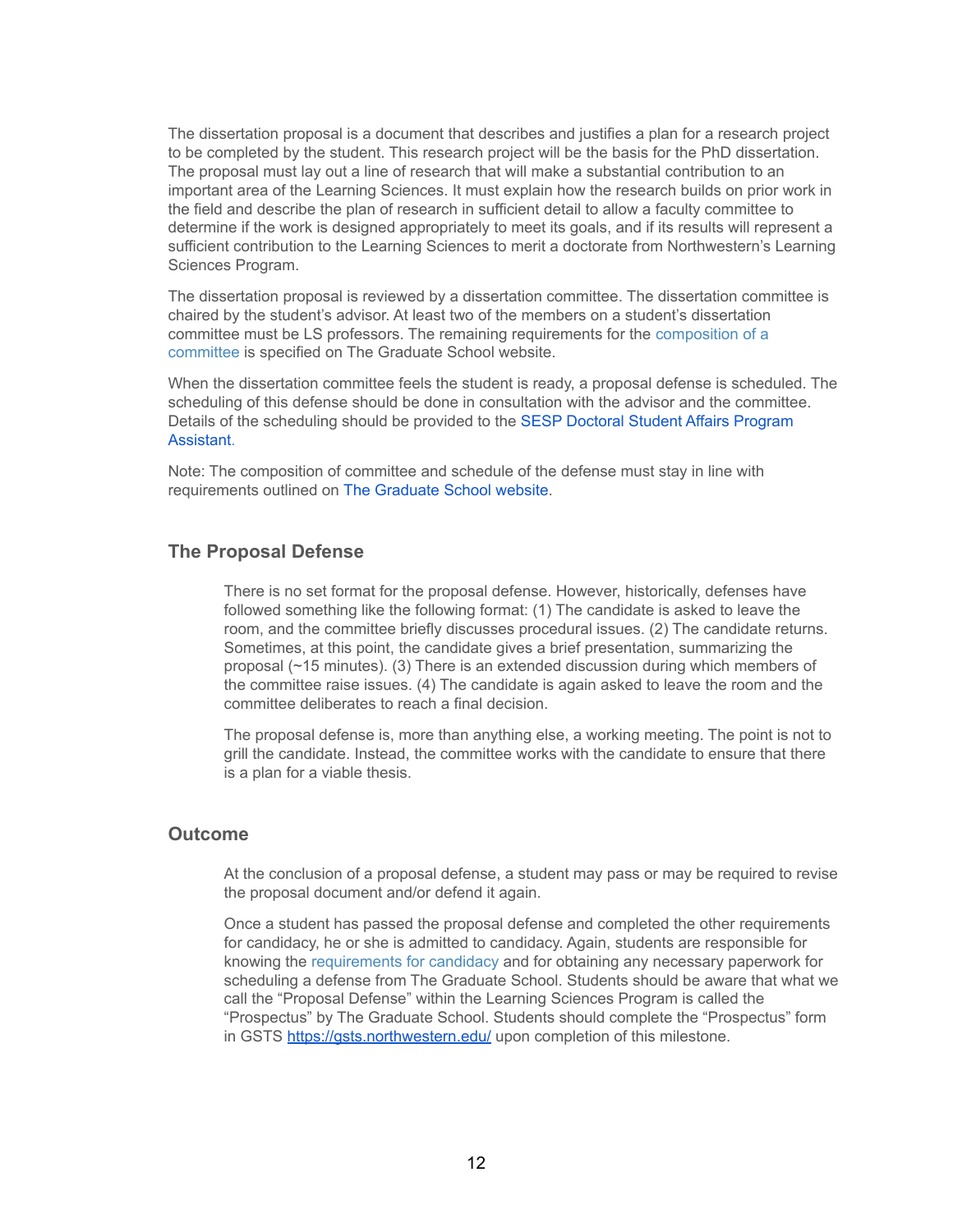## <span id="page-13-0"></span>**5. Endgame: PhD Dissertation and Defense**

The PhD dissertation is the culmination of a graduate career. A dissertation represents a substantial piece of work that makes a contribution to the field of Learning Sciences. The dissertation is submitted to the student's dissertation committee for review.

## 5.1 The Pre-Defense

It is up to the committee to determine when the dissertation is ready to be defended. In the past this was handled somewhat informally. More recently, an additional step has been added, what has come to be called the "pre-defense." As of the time of this writing, the pre-defense is not officially required. But it has become the norm.

The purpose of the pre-defense is for the committee to convene to determine whether the candidate is ready for the public defense. Prior to the defense, a complete draft of the dissertation is distributed to the committee. Then the committee and candidate meet to discuss the draft.

There is no set format for the pre-defense. But it typically follows a format much like a proposal defense: (1) The candidate is asked to leave the room, and the committee briefly discusses procedural issues. (2) The candidate returns. Sometimes, at this point, the candidate gives a brief presentation, summarizing the proposal  $(\sim 15$  minutes). (3) There is an extended discussion during which members of the committee raise issues. (4) The candidate is again asked to leave the room and the committee deliberates to reach a final decision.

Once the committee has determined that the dissertation is ready to be defended, the student can schedule a dissertation defense.

## 5.2 Scheduling and Preparation

Graduate students must consult with the SESP Doctoral Student Affairs Program [Assistant](mailto:malarie.edwards@northwestern.edu) in scheduling the defense to make sure it does not conflict with any major holidays or SESP events. Once it is scheduled, the Program Assistant adds it to the SESP calendar and gives advance notice to the LS academic faculty.

The PhD defense time and date must be announced 2 weeks in advance to all LS faculty, postdocs, and PhD students via email. The student should send all the information (date, time, location, title, committee members, and abstract) to the SESP Doctoral Student Affairs [Program](mailto:malarie.edwards@northwestern.edu) [Assistant,](mailto:malarie.edwards@northwestern.edu) before this 2-week deadline. The Program Assistant will send the notification. The Program Assistant will also send an advance notification and a reminder 2-3 days in advance.

An electronic copy of the dissertation must be given to the SESP [Doctoral](mailto:malarie.edwards@northwestern.edu) Student Affairs Program [Assistant](mailto:malarie.edwards@northwestern.edu) at least 2 weeks before the defense so that all interested faculty may read it in advance.

The defense itself consists of a public presentation followed by private discussions.

### 5.3 Public Presentation

The primary audience for the defense presentation is the LS faculty. Other members of the LS community (students, postdocs, and other researchers) are invited to attend the defense presentation as observers. Only faculty members and members of the students' dissertation committee are invited to ask questions or comment at the defense presentation.

The defense presentation consists of: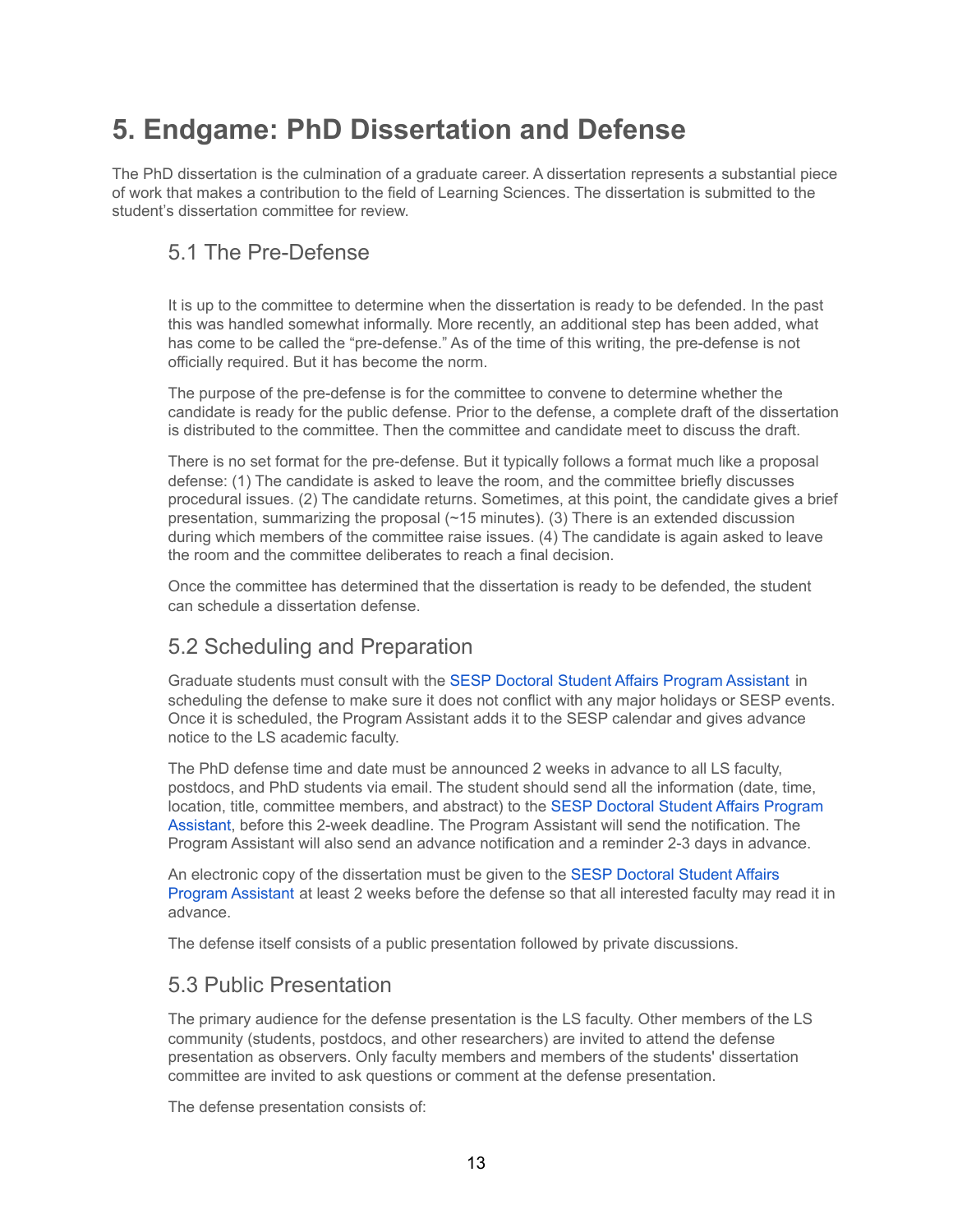- A 45 minute presentation that presents and defends the findings of the dissertation. Students should be careful to allocate sufficient time to present their findings. Questions during this time will be limited to clarification questions.
- A 15-20 minute question-and-answer session between faculty and committee members and the student.

A faculty member who is not a member of the student's committee will serve as the chair of the defense presentation. The chair will keep time and serve as moderator for questions.

At the conclusion of the public presentation, the observers leave the room.

### 5.4 Private Discussion

If any faculty member requests it, there may be an additional question-and-answer session with the student after the outside observers leave. This session is limited to 15-20 minutes. Following this private q-and-a, there is a private discussion among the faculty and the student's dissertation committee without the student in the room. This discussion provides an opportunity for the faculty to provide their feedback on the defense and/or the dissertation to the dissertation committee. There is no predetermined time limit for this discussion.

Following this discussion, the student is invited to return to the room for a discussion of the dissertation with the dissertation committee and any faculty who choose to attend.

There is no predetermined time limit for this discussion.

### 5.5 Outcome

At the conclusion of the discussion, the student leaves the room for a period during which the committee makes a decision about the outcome of the defense.

A student may pass the defense with no conditions, or may be asked to revise the dissertation, repeat the defense presentation, repeat the discussion, or some combination of these or other conditions that the committee feels are appropriate.

### 5.6 Submission of the Dissertation

Once the dissertation has been approved by the committee, the student prepares the dissertation for submission. Students should obtain guidelines for [submission](http://www.tgs.northwestern.edu/academics/academic-services/phd/degree-completion/index.html) from The Graduate School and be aware of all deadlines for submission.

The student must fill out the form entitled "TGS Final Exam" and receive signatures from all dissertation committee members. This form is available on <https://gsts.northwestern.edu/> it should be submitted to the Program Assistant.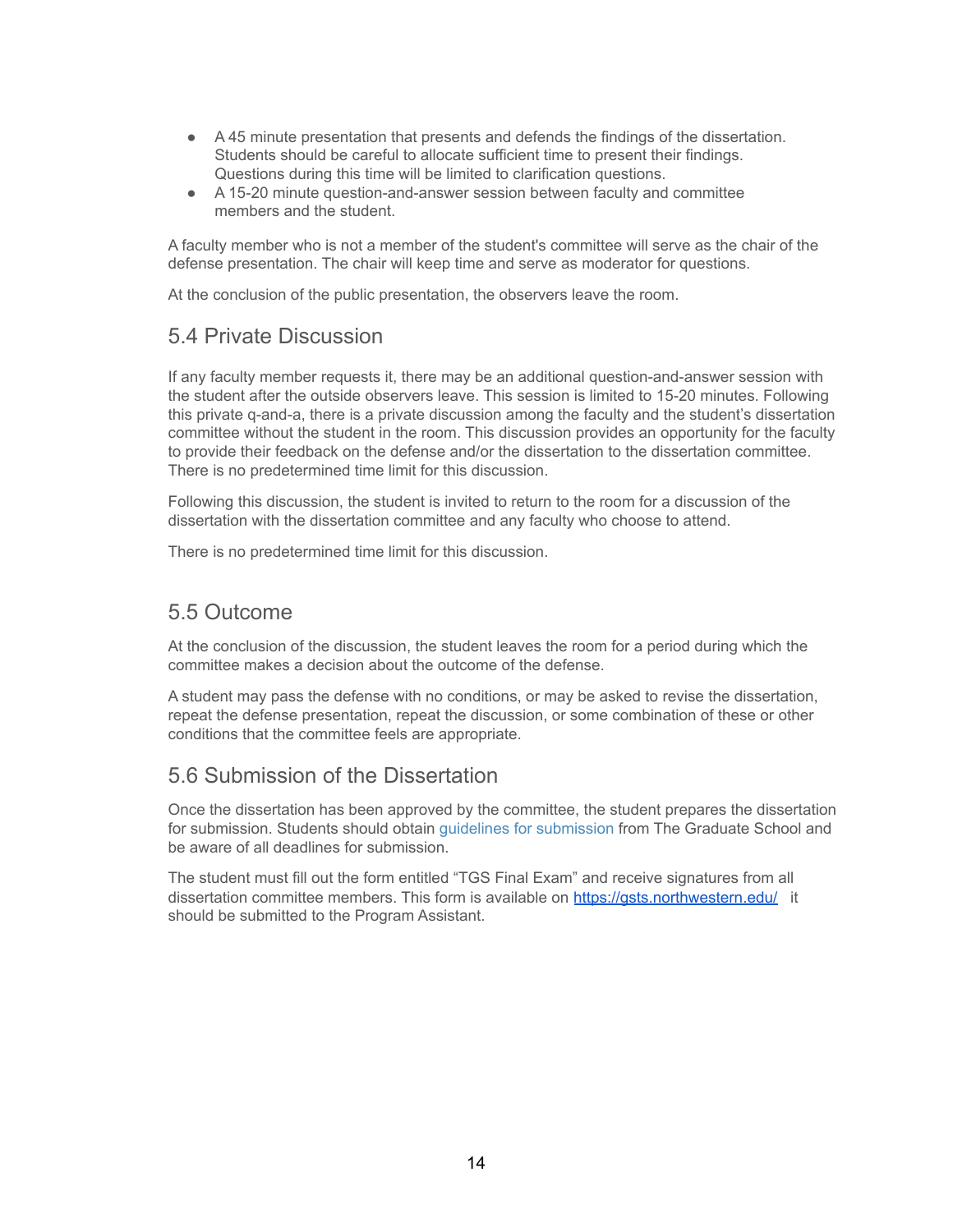## <span id="page-15-0"></span>**6. Financial Support**

All PhD students in the Learning Sciences Program are guaranteed funding for five academic years (9 months per year) in addition to funding for four summers (3 months per year), contingent on their making satisfactory progress toward the PhD. This funding includes tuition and stipend.

For the most part, the amount of school year stipends is the same, regardless of their source, and is based on a level established by The Graduate School and the School of Education and Social Policy.

There are several sources of student fellowships that have different conditions. These are described in general below, but students are responsible for investigating and understanding the details of their funding.

### 6.1 University Fellowships

University Fellowships (UF's) are awarded and funded by The Graduate School. Nearly all first year LS students are supported by University Fellowships. UF's are provided by The Graduate School as part of their support for the program. A student who is being funded on a University Fellowship must be in good academic standing and is not permitted to engage in outside work for income. Students awarded a UF receive a letter from The Graduate School describing the requirements and conditions associated with that funding. Any questions regarding these requirements and conditions should be addressed to the Program [Coordinator](mailto:michael-horn@northwestern.edu) or The [Graduate](http://www.tgs.northwestern.edu/academics/academic-services/index.html) [School.](http://www.tgs.northwestern.edu/academics/academic-services/index.html)

Three-month summer UF's are available for students who are being supported by a TA-ship during the year, or for students who have no other sources of funding for the summer months. A student must apply during the spring quarter for a summer UF.

First year University Fellowships include an automatic 3-month summer fellowship. In many cases, students are able to supplement a summer UF with other funding, such as a partial Research Assistantship (RA). First year students should contact their advisor about the possibility of supplementary summer funding. If the advisor is unable to provide supplementary funding, the student should contact the Program [Coordinator,](mailto:michael-horn@northwestern.edu) who may be able to locate a source of supplementary funding.

## 6.2 Research Assistantships

Research assistantships are awarded to students who assist faculty members on research projects either at the university or in the field while continuing the University's academic mission and their own academic development and training.

### Requirements:

If the assistantship is funded through a sponsored agreement, then the graduate student must be conducting activities necessary to the sponsored agreement.

The work performed as a research assistant is not only part of the faculty member's research project, but also supports the student's dissertation research (or preparation for that research) while satisfying a degree requirement.

Students pursuing their Research Assistantship also need to review the Regulations Governing Recipients of University Assistance.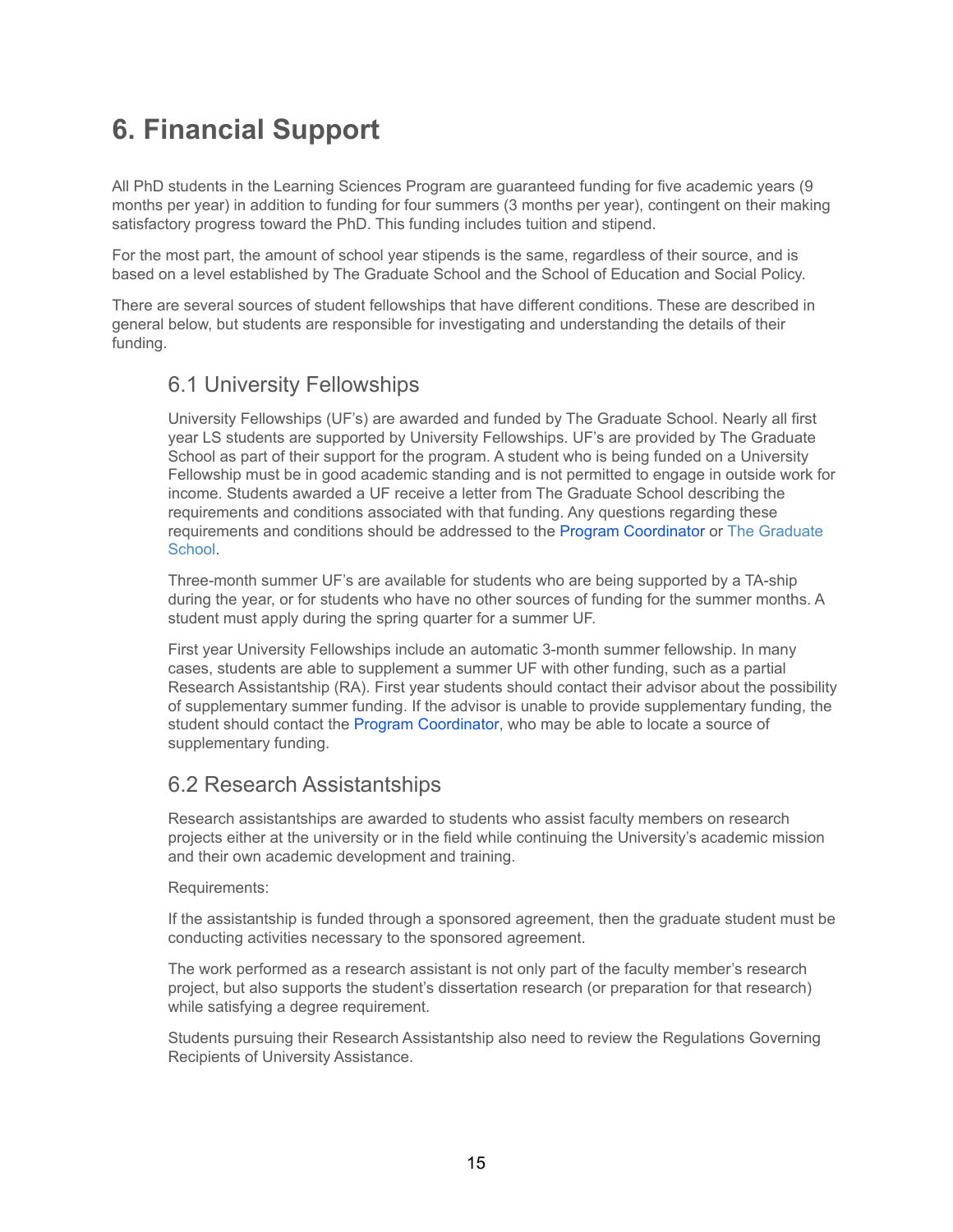TGS recommends guidelines for relationships between faculty and their RAs. See best [practices](https://www.tgs.northwestern.edu/funding/assistantships/research/best-practices.html) for graduate Research [Assistants](https://www.tgs.northwestern.edu/funding/assistantships/research/best-practices.html) (RAs).

## 6.3 Teaching Assistantships

A Teaching Assistant (TA) fellowship is provided to a graduate student in exchange for assisting an instructor with teaching a course. Like an RA, a TA requires specific work.

A student funded as a TA should clarify what his or her responsibilities are with the instructor. Typically it involves helping to plan the course, facilitating course organization and communication with students, preparing materials for the class, grading and providing feedback to students, and assisting with in-class instruction. Students funded on a TA fellowship are required to TA one course per quarter while they are on the fellowship.

TA fellowships are awarded by SESP and funded by The Graduate School. Students should check with The Graduate School for requirements and conditions associated with TA [fellowships.](http://www.tgs.northwestern.edu/funding/fellowships-and-grants/)

## 6.4 Other Fellowships

Additional fellowship opportunities are available from both university and outside sources. These include both Research and Dissertation Year Fellowships. A Research Fellowship is typically awarded by an outside organization to a student directly, based on a program of research he or she proposes. While outside research fellowships are awarded directly to students, they are typically administered by The Graduate School, meaning the money is given to The Graduate School, who pays the tuition and stipend from that award. The Graduate School also offers internally funded research fellowships to students engaged in field research. Even though all PhD students are guaranteed five years of funding by the program, they are encouraged to seek research fellowships because of the prestige and the flexibility they bring to the student. Dissertation Year Fellowships are awarded to students to support their final year in the program. The goal is to support students in writing up their dissertation. Usually, Dissertation Year Fellowships require that a student has completed the bulk of their research and typically ask for a letter from the advisor indicating that the student is expected to complete all the degree requirements during the funded period. Dissertation Year Fellowships are designed to free students from other concerns in order to focus on completing the dissertation. The [Graduate](http://www.tgs.northwestern.edu/financial-aid/fello-schola-grants/index.html) [School](http://www.tgs.northwestern.edu/financial-aid/fello-schola-grants/index.html) offers several different Dissertation Year Fellowships, as do outside organizations, such as the Spencer Foundation.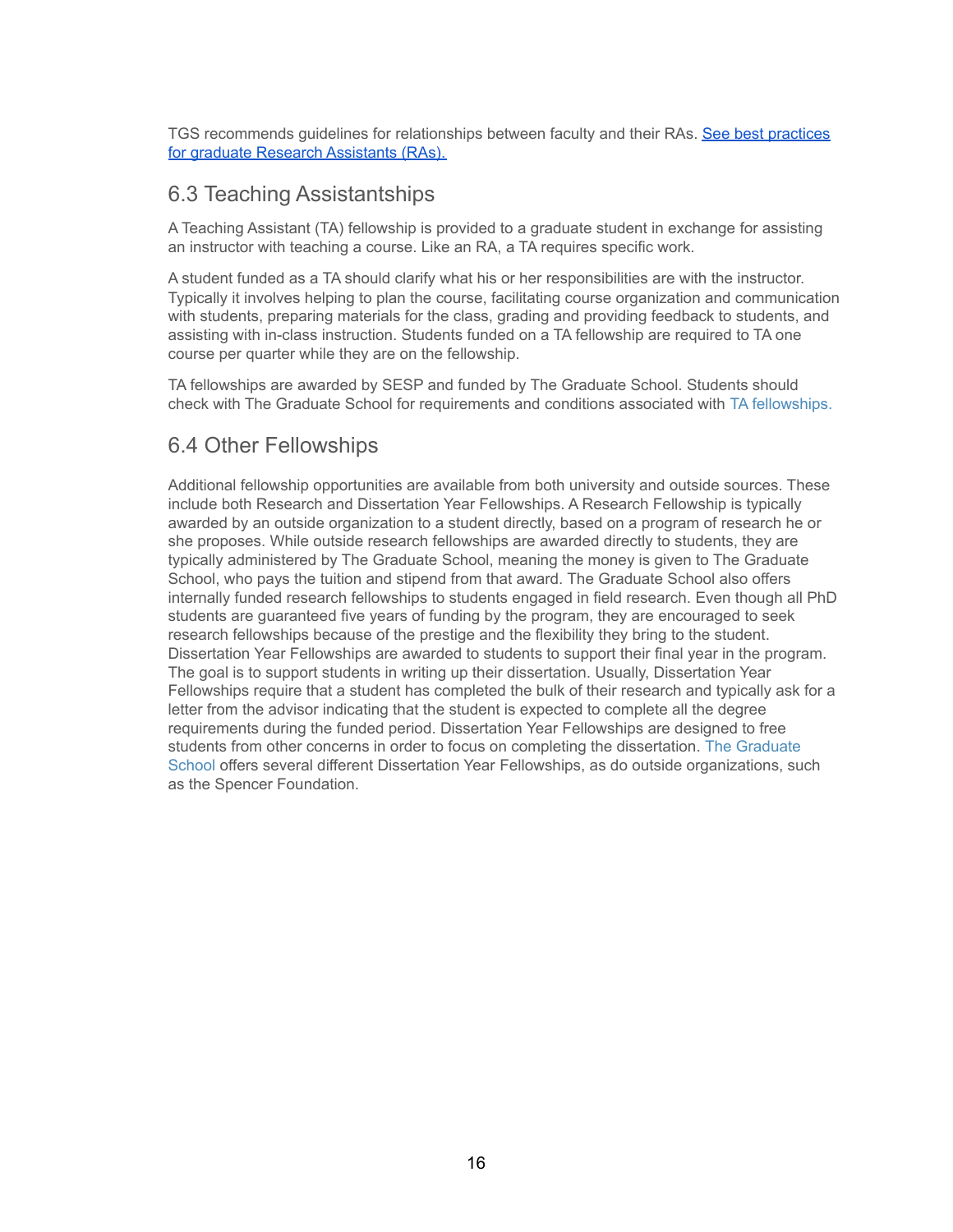## <span id="page-17-0"></span>**7. Additional Requirements**

## 7.1 Participation in Community Activities

### **The Learning Sciences Community**

The Learning Sciences Program at Northwestern is a learning community made up of graduate students, research scientists, post-doctoral fellows, undergraduates, and professional staff. The PhD students play an important role in this community. The LS community is enriched by their presence, and the grad students' education is enriched by participation in the community. To maintain the health of that community, the faculty have the following expectations of all PhD students:

- Students will be present in Annenberg Hall as much as possible during working hours throughout the school year and the summer.
- Students will attend and actively participate in all public events sponsored by the Learning Sciences Program and SESP, including brown bags, colloquia, job talks, and dissertation defenses.
- Students will participate in public events sponsored by the other programs associated with the school (e.g., HDSP, IPR, MPES, CLOC), the Cognitive Science Program, or other units on campus that are relevant to their particular interests and research.
- Students who have personal or family reasons for exceptions to these expectations should consult with their advisors.
- There is a strong expectation of participation in the community with the goal of fostering an environment conducive to effective and innovative research programs.

### **The Broader Research Community**

As part of their career development, PhD students should participate in the broader research community by attending and presenting at research meetings (conferences and workshops), publishing papers, participating in the organization of meetings, and reviewing for publications and conferences. Students should consult with their advisors and faculty about an appropriate plan for them to participate in the broader research community, including understanding which conferences, workshops, and publications are appropriate for their research interests and career goals.

To encourage students to attend research meetings, the School of Education and Social Policy offers \$400 per year to each student to attend the conference of his or her choice. Students should work with the Doctoral student affairs team to book conference registrations and travel.

In addition, The Graduate School offers travel support for students who are presenting at a conference, and this support can be used to supplement the SESP support. For information on this travel support, check the [Conference](http://www.tgs.northwestern.edu/funding/fellowships-and-grants/internal-grants/conference-travel-grant/) Travel Grant page on The Graduate School website.

## 7.2 Teaching

To support their professional development, all LS PhD students are required to serve as a teaching assistant (TA) for at least two courses during their graduate career. As part of this apprenticeship, students should expect to be involved in all aspects of the planning,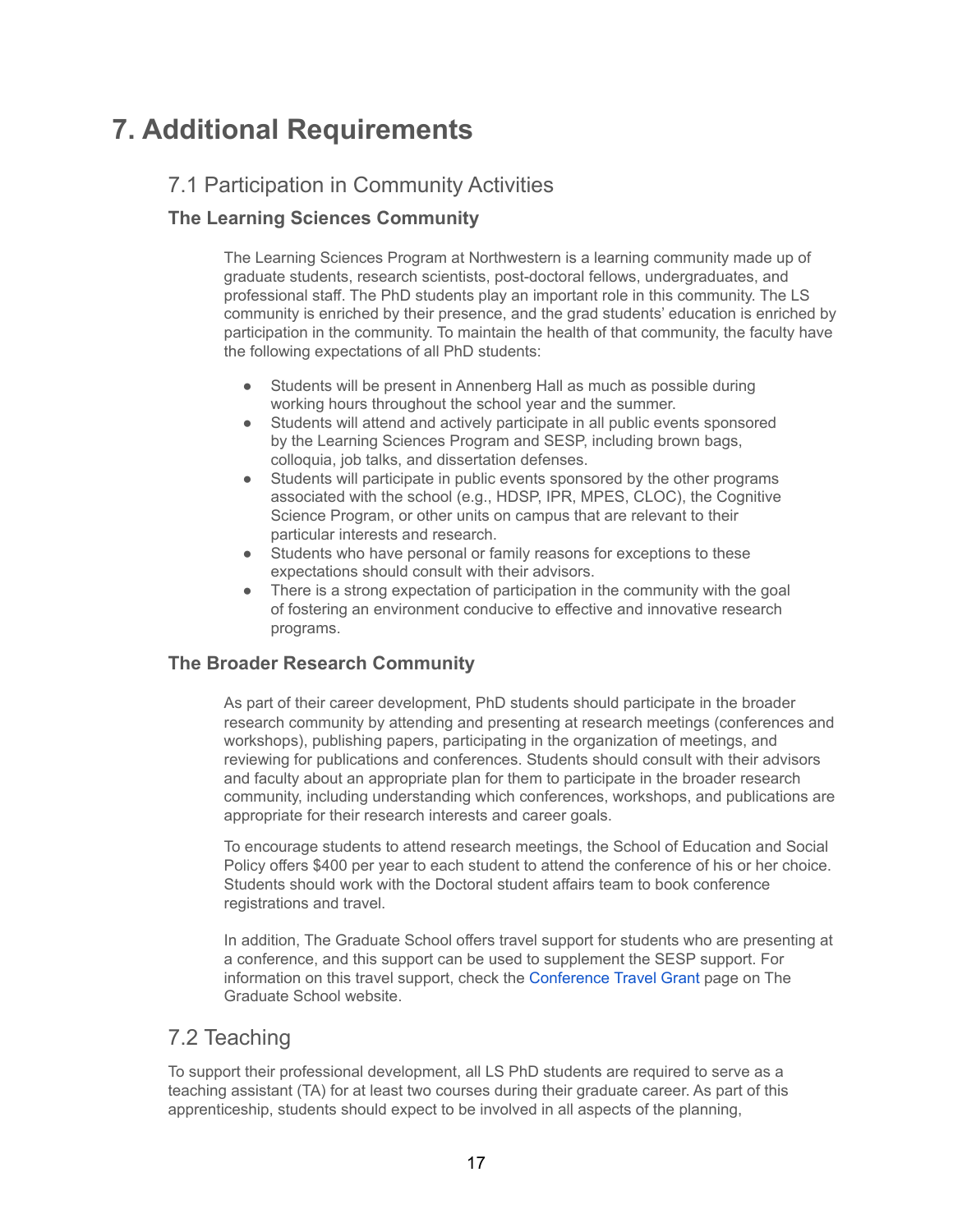management, and assessment in collaboration with the professor. In their second teaching assistantship, students can expect to be responsible for teaching at least one class session or week of the course.

Students may have the opportunity to TA beyond their requirement, and if so, will be paid an honorarium of \$2,000; this opportunity must be cleared with the student's advisor and the Program [Coordinator](mailto:michael-horn@northwestern.edu). Note, though, that students whose source of support is a graduate school TA-ship are not eligible for this supplement. Additionally, some sources of fellowship funding do not allow students to receive any supplementary funding.

### 7.3 Annual Performance Review

Every spring quarter, each student is required to submit an annual progress report describing the progress that student has made during the past year and the student's goals for the coming year. The faculty review these reports and other evidence of students' progress, including coursework, research activities, publications, presentations, and other professional activities. Following this review, each student receives a letter with feedback from the faculty about the student's progress and suggestions for the coming year. Students whom the faculty feel are not making satisfactory progress will be notified of this as part of this review process.

Note: Late submission of the annual progress report is frowned upon and discussed as part of the performance review procedures.

### 7.4 LS Policy on Residency at Northwestern

### **Summer Residence**

The summer quarter is part of the academic year for PhD students in the Learning Sciences. Students are expected to be engaged in research and scholarship full-time during the summer. Except for students participating in field work or internships that require them to be elsewhere, students are expected to be present on campus during working hours throughout the summer. Eligibility for summer funding is contingent on residency. However, students are entitled to time off for vacation time during the summer. The length and timing of that vacation should be set in consultation with your advisor.

### **Leaving Northwestern Prior to Completion of Degree**

In recent years, LS PhD students have occasionally requested permission to leave the Chicago area before completing the requirements for the degree and to continue working on their degrees from remote locations. These departures typically happen for one of two reasons. Either the student has a personal reason to be away from Evanston for extended periods of time or the student accepts a job before they have completed their degree.

This is a matter of serious concern for the faculty. We understand the competing pressures in students' lives and recognize their need to make decisions that balance those pressures according to their personal priorities. However, the faculty believe these absences carry significant costs for the students' career development. It is our experience that students who leave take longer to complete their degrees, have a much higher likelihood of never completing their degrees, and tend to produce lower quality dissertations. Students who leave early lose the opportunity for informal exchange with faculty and other students, miss opportunities to attend talks and meet with visitors, and lose the chance to gain valuable experience mentoring more junior students. The faculty and university make substantial investments of time and resources in graduate student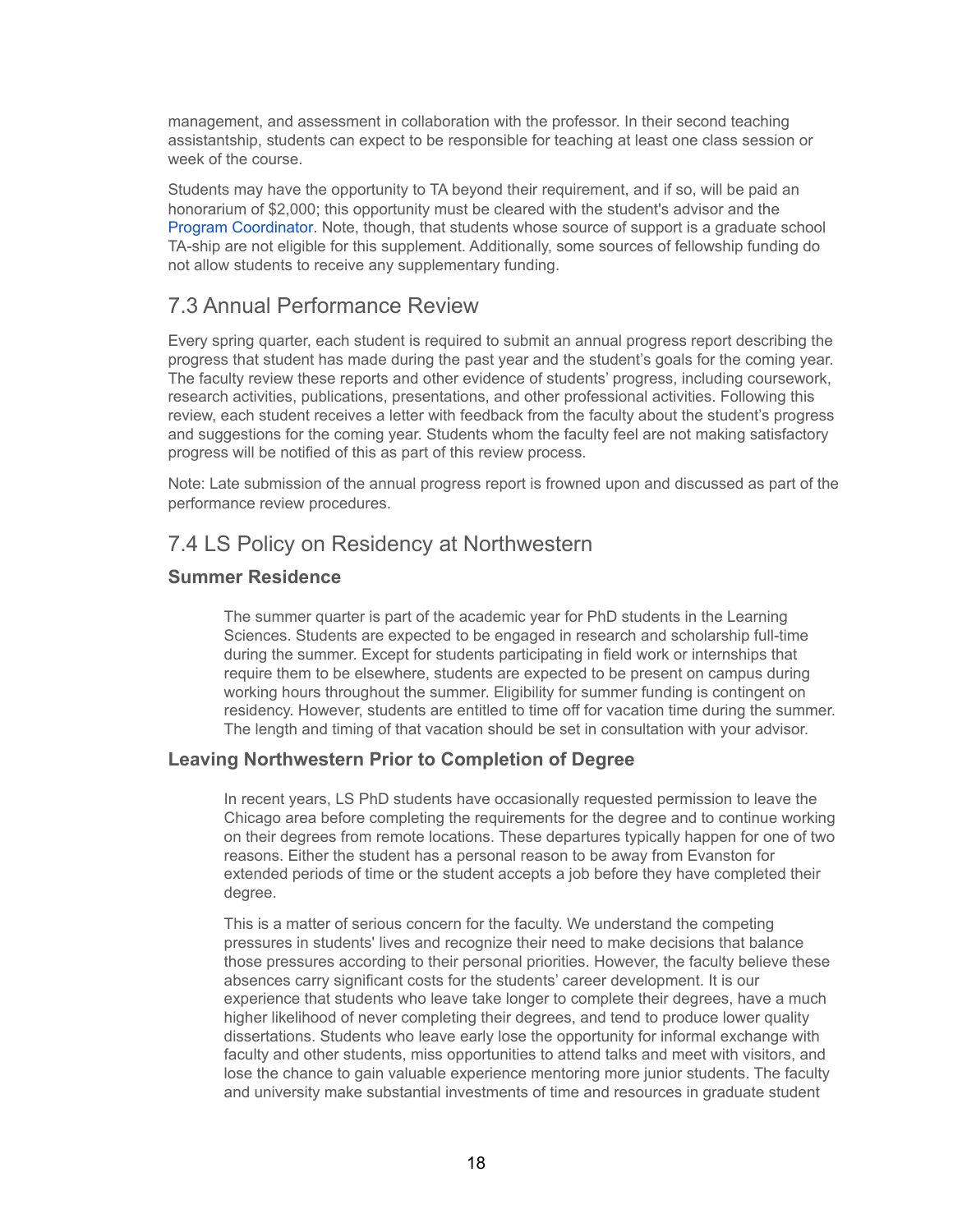education. We feel a great loss when students do not complete their degrees, and we are disappointed when students do not work at the level of their potential.

In addition, the absence of senior graduate students comes at a substantial cost to the LS community. The faculty believe that the ongoing success of the Learning Sciences Program depends on our maintaining an active, vibrant community in Annenberg Hall, so the departure of senior graduate students is a serious concern for us.

Note: This concern does not apply to students who must take a temporary leave from the program for medical or personal reasons. This applies to students who are active in the program but are requesting to be absent from campus for extended periods of time.

### 7.5 Academic Integrity

The Learning Sciences PhD program adheres to and endorses The [Graduate](http://www.tgs.northwestern.edu/about/policies/academic-integrity.html) School at [Northwestern](http://www.tgs.northwestern.edu/about/policies/academic-integrity.html) University's policies on academic integrity.TGS policies state:

*Academic integrity is fundamental to every facet of the scholarly process and is expected of every student in The Graduate School (TGS) in all academic undertakings. Integrity involves firm adherence to academic honesty and to ethical conduct consistent with values based on standards that respect the intellectual efforts of both oneself and others. Ensuring integrity in academic work is a joint enterprise involving both faculty and students. Among the most important goals of graduate education are maintaining an environment of academic integrity and instilling in students a lifelong commitment to the academic honesty that is fundamental to good scholarship. These goals are best achieved as a result of effective dialogue between students and faculty mentors regarding academic integrity and by the examples of members of the academic community whose intellectual accomplishments demonstrate sensitivity to the nuances of ethical conduct in scholarly work.*

*Standards of academic integrity are violated when a student engages in actions including:*

- *● cheating in the classroom or on examinations, including master's final examinations and Ph.D. qualifying examinations;*
- *● the intentional and deliberate misuse of data in order to draw conclusions that may not be warranted by the evidence;*
- *● fabrication of data;*
- *● omission or concealment of conflicting data for the purpose of misleading other scholars;*
- *● use of another's words, ideas, or creative productions without citation in either the text or in footnotes;*
- *● paraphrasing or summarizing another's material in such a way as to misrepresent the author's intentions;*
- *and use of privileged material or unpublished work without permission.*

In cases for which violations of academic integrity is expected or evidence is found, the program will enact procedures to pursue those cases through the School of Education and Social Policy under the guidance of the Dean, Coordinator, and faculty, as well as through The Graduate School as appropriate. TGS's Dishonesty [Procedures](http://www.tgs.northwestern.edu/about/policies/academic-integrity.html) can be found on the website.

## **8. Nondiscrimination Statement**